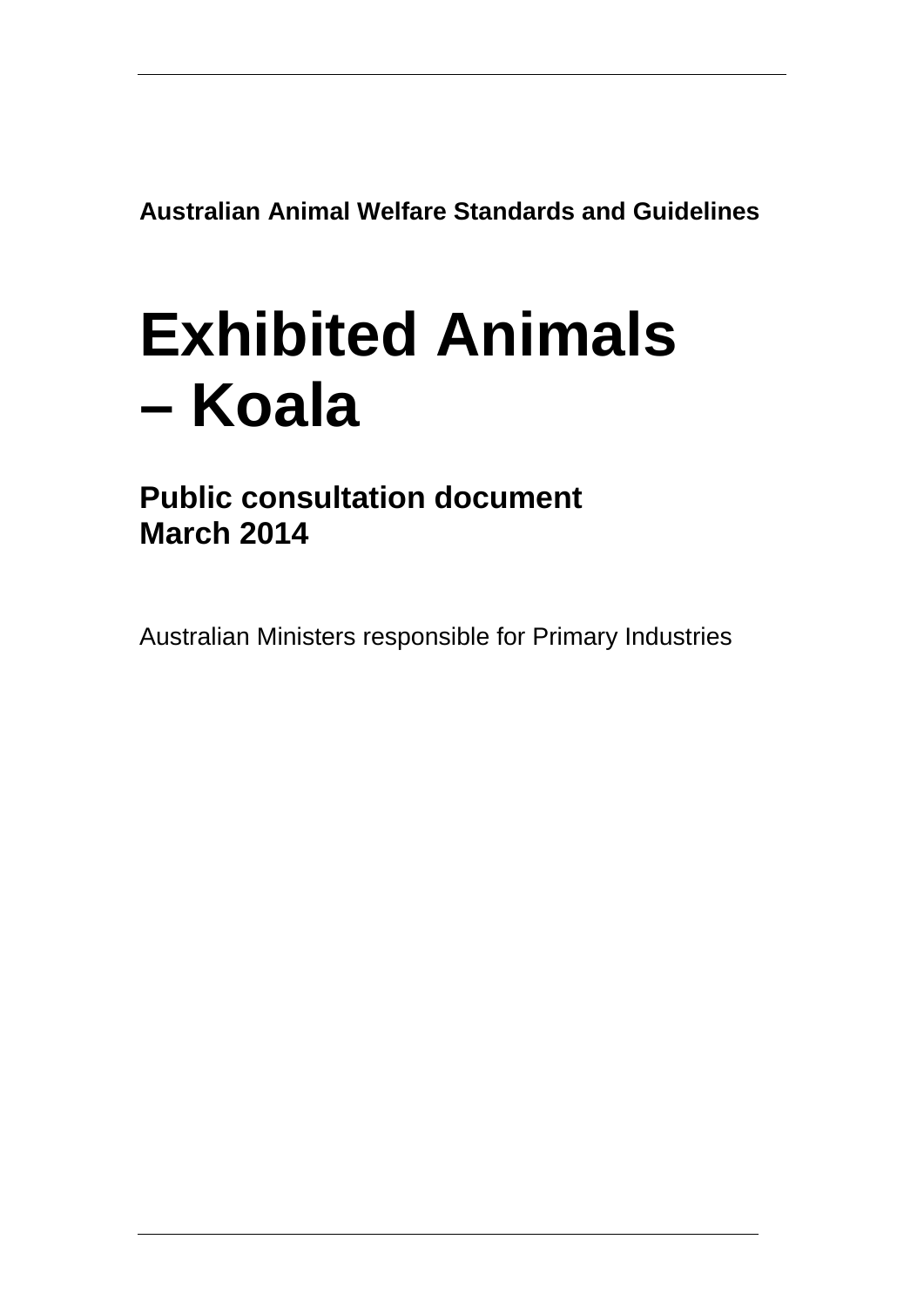Published by the NSW Department of Primary Industries

*Title: Australian Animal Welfare Standards and Guidelines. Exhibited Animals – Koala – Public consultation document*

First published March 2014

#### **More information**

[www.dpi.nsw.gov.au/agriculture/livestock/animal-welfare/exhibit/standards-and-guidelines](http://www.dpi.nsw.gov.au/agriculture/livestock/animal-welfare/exhibit/standards-and-guidelines) 

[www.australiananimalwelfare.com.au](http://www.australiananimalwelfare.com.au/)

[www.zooaquarium.org.au/](http://www.zooaquarium.org.au/)

[www.mincos.gov.au](http://www.mincos.gov.au/)

#### **Acknowledgments**

Writing Group for the Australian Animal Welfare Standards and Guidelines – Exhibited Animals

Exhibited Animals Expert Consultation Forum participants

Zoo and Aquarium Association

RSPCA Australia

Animals Australia

Department of Agriculture – Australia (through the Australian Animal Welfare Strategy)

Department of Agriculture, Fisheries and Forestry - Queensland

Animal Welfare Committee

AusAWAC

Jobtrack 12709K

© State of New South Wales through the Department of Trade and Investment, Regional Infrastructure and Services, 2014. You may copy, distribute and otherwise freely deal with this publication for any purpose, provided that you attribute the NSW Department of Primary Industries as the owner.

Disclaimer: The information contained in this publication is based on knowledge and understanding at the time of writing (March 2014). However, because of advances in knowledge, users are reminded of the need to ensure that information upon which they rely is up to date and to check currency of the information with the appropriate officer of the Department of Primary Industries or the user's independent adviser.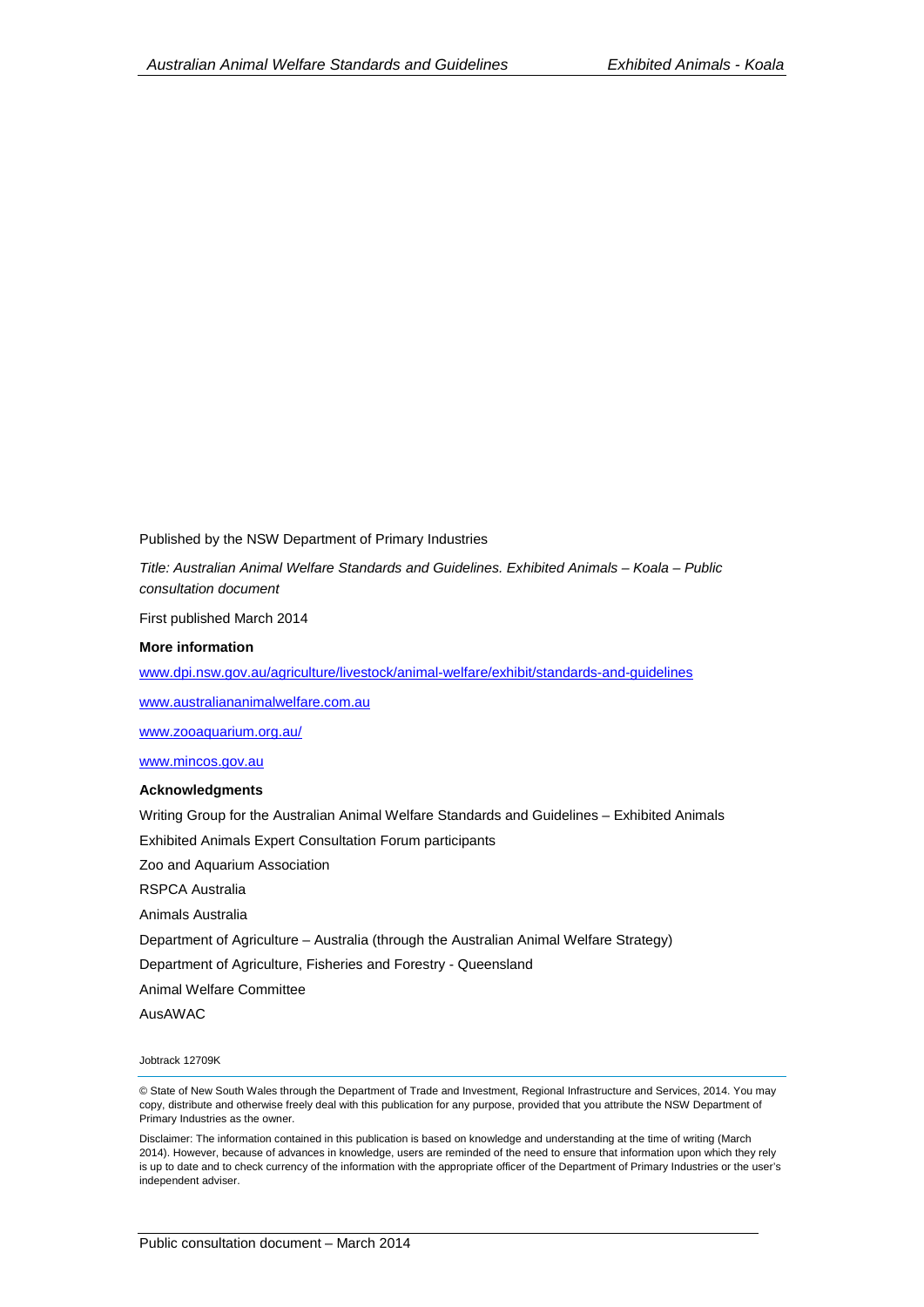Public consultation document – March 2014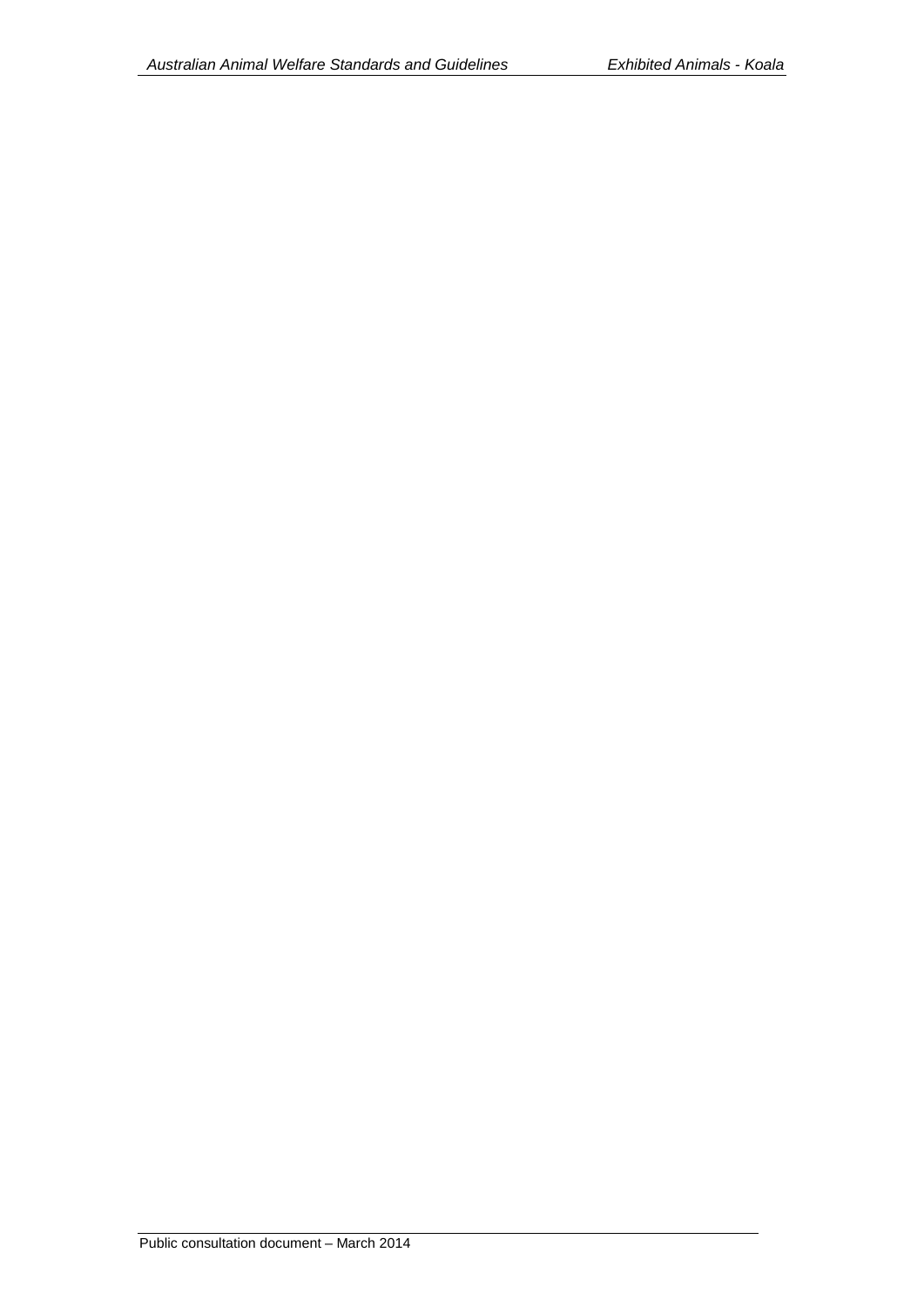# **Contents**

| 1  |  |  |  |
|----|--|--|--|
| 2  |  |  |  |
| 3  |  |  |  |
| 4  |  |  |  |
| 5  |  |  |  |
| 6  |  |  |  |
| 7  |  |  |  |
| 8  |  |  |  |
| 9  |  |  |  |
| 10 |  |  |  |
| 11 |  |  |  |
| 12 |  |  |  |
|    |  |  |  |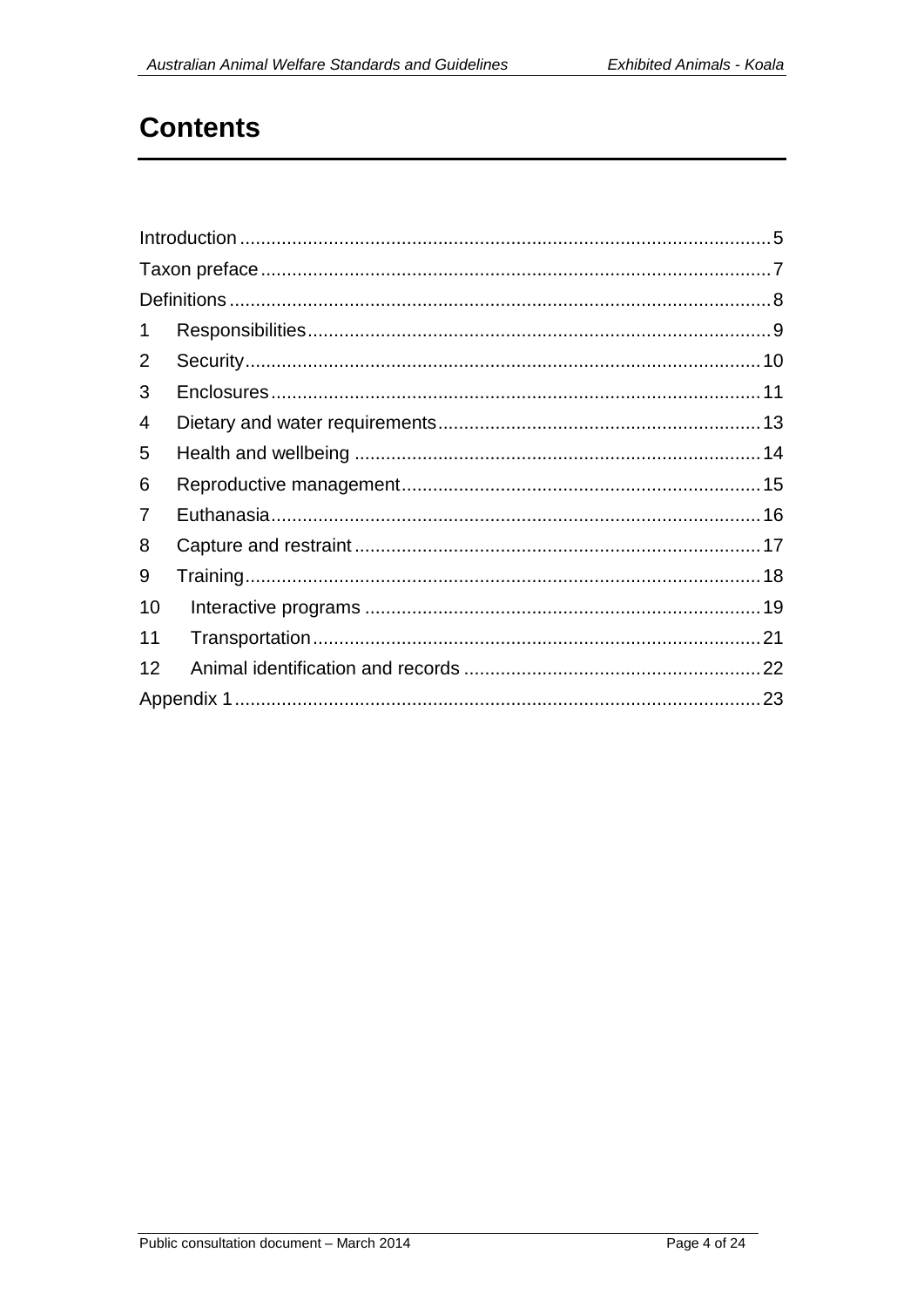# <span id="page-4-0"></span>**Introduction**

#### **Purpose**

The principal purpose of this document is to describe standards and guidelines that ensure the welfare and security of *koalas* used for *exhibition purposes*.

This document promotes measures and conditions that, if implemented, would see exhibited *koalas* kept to the same standard throughout Australia.

The document considers a broad range of operational issues facing *facilities* that keep *koalas* for *exhibition purposes*. Failure to address these issues could result in adverse animal welfare and security outcomes.

#### **Scope**

These standards and guidelines apply to those people and industries responsible for the care and management of:

- *koalas* kept for *exhibition purposes* at *facilities*, i.e. for display, conservation, education and entertainment;
- *koalas* during their temporary removal from a *facility*; and
- *koalas* during their transport to or from a *facility*.

These standards and guidelines do not apply to:

- wild *animals* (i.e. free-living and not confined to a *facility* by an *enclosure*, a leash or by management practices);
- the keeping of *animals* solely for the purposes of feeding to other *animals* at the *facility*;
- feeding of wild *animal*s;
- *animals* kept for *animal* competitions, horse racing and sporting events, wildlife farming and domestic *animal* farming;
- wildlife rehabilitation of *animals* that are not displayed to the public at the *facility*
- *animals* at pet shops; or
- circuses and mobile exhibitors.

These standards and guidelines should be considered in conjunction with other requirements for *animals* kept for *exhibition purposes*, and related Commonwealth, state and territory legislation for:

- animal welfare:
- exhibiting *animals*;
- pest control; and
- nature conservation.

Where legislation requires a higher standard than these standards, the higher standard will apply.

#### **Interpretation**

- **Objective** the intended outcome(s) of a section of the standards and guidelines.
- **Standards** the acceptable *animal* welfare and security requirements designated in this document. They are requirements that must be met under law with respect to *animals* kept for *exhibition purposes*.

The standards are intended to be clear, essential and verifiable statements. However, not all issues are able to be well defined by scientific research or are able to be quantified. Standards use the word "must". Non-compliance with one or more standards will constitute an offence under law.

They are presented in a box and are numbered consecutively with the prefix 'S'.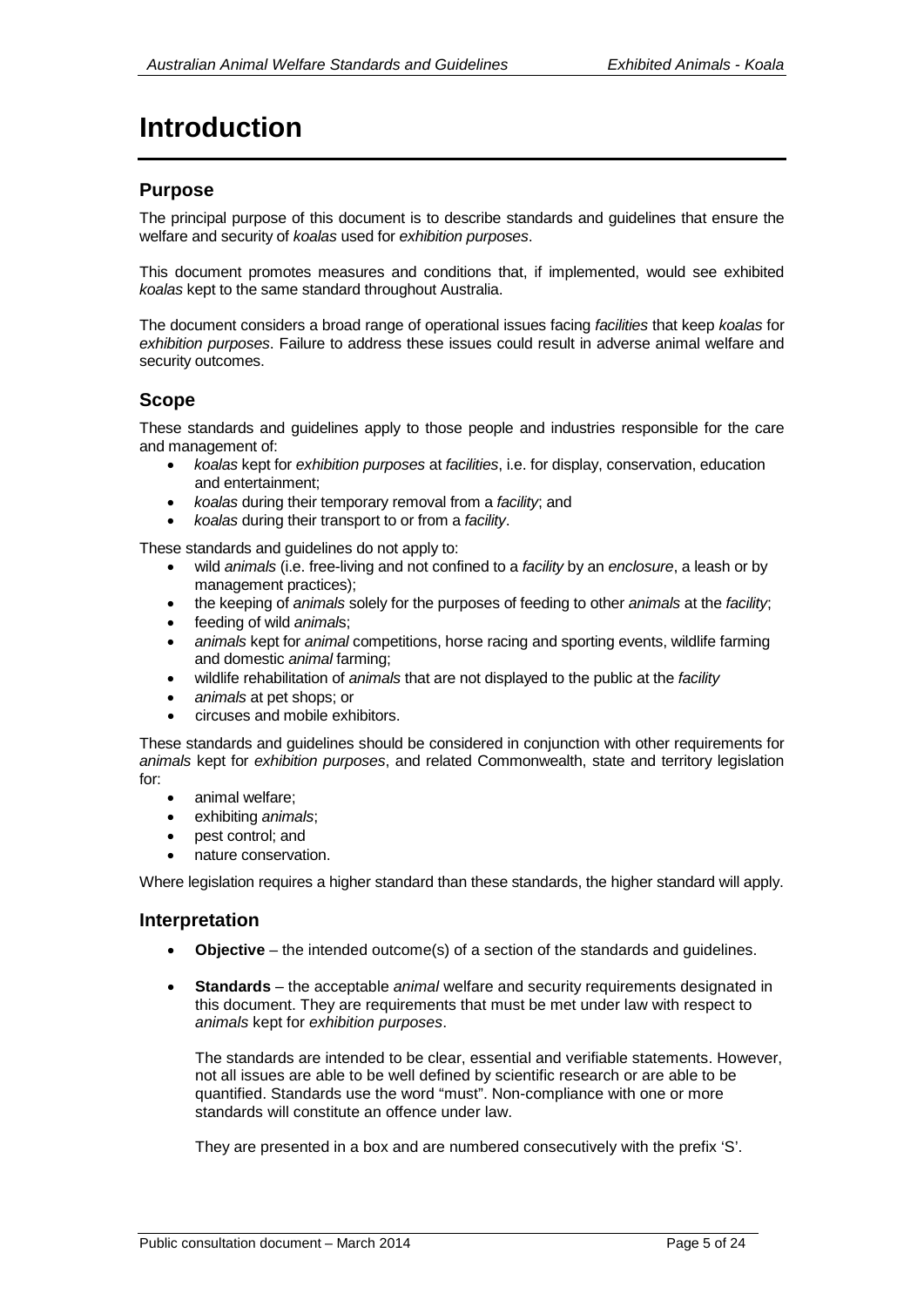- **Notes –** provide background and guidance on interpreting the standards and guidelines.
- **Guidelines** complement the standards by providing advice and/or recommendations to achieve desirable *animal* welfare and security outcomes. Non-compliance with guidelines does not constitute an offence under law. .

They are numbered consecutively with the prefix 'G'.

#### **Document organisation**

These *taxon standards* contain standards and guidelines that apply to the keeping of a specific *animal* group for *exhibition purposes* at *facilities*. They are additional to the standards and guidelines in the *Australian Animal Welfare Standards and Guidelines. Exhibited Animals – General* which apply to all *animals* kept for *exhibition purposes* at *facilities*.

• *Taxon standards* **must always be read in conjunction with the** *Australian Animal Welfare Standards and Guidelines. Exhibited Animals – General*.

The *Australian Animal Welfare Standards and Guidelines. Exhibited Animals – General* contain the following sections:

- Introduction;
- Definitions;
- Responsibilities;
- Security;
- Enclosures;
- Dietary and water requirements;
- Health and wellbeing;
- Reproductive management;
- Euthanasia;
- Capture and restraint;
- Training;
- Interactive programs;
- Transportation; and
- Animal identification and records.

The same section headings are used in these *taxon standards*. An additional taxon preface section follows this Introduction. Where a section of these *taxon standards* does not include any standards or guidelines that are additional to those in the *Australian Animal Welfare Standards and Guidelines. Exhibited Animals – General*, the section includes the following statement: 'This section has been deliberately left blank'.

Definitions are given in the Definitions section of this document. These definitions are additional to those in the *Australian Animal Welfare Standards and Guidelines. Exhibited Animals – General* that also apply to these *taxon standards* unless otherwise stated. Defined words in this document are italicised.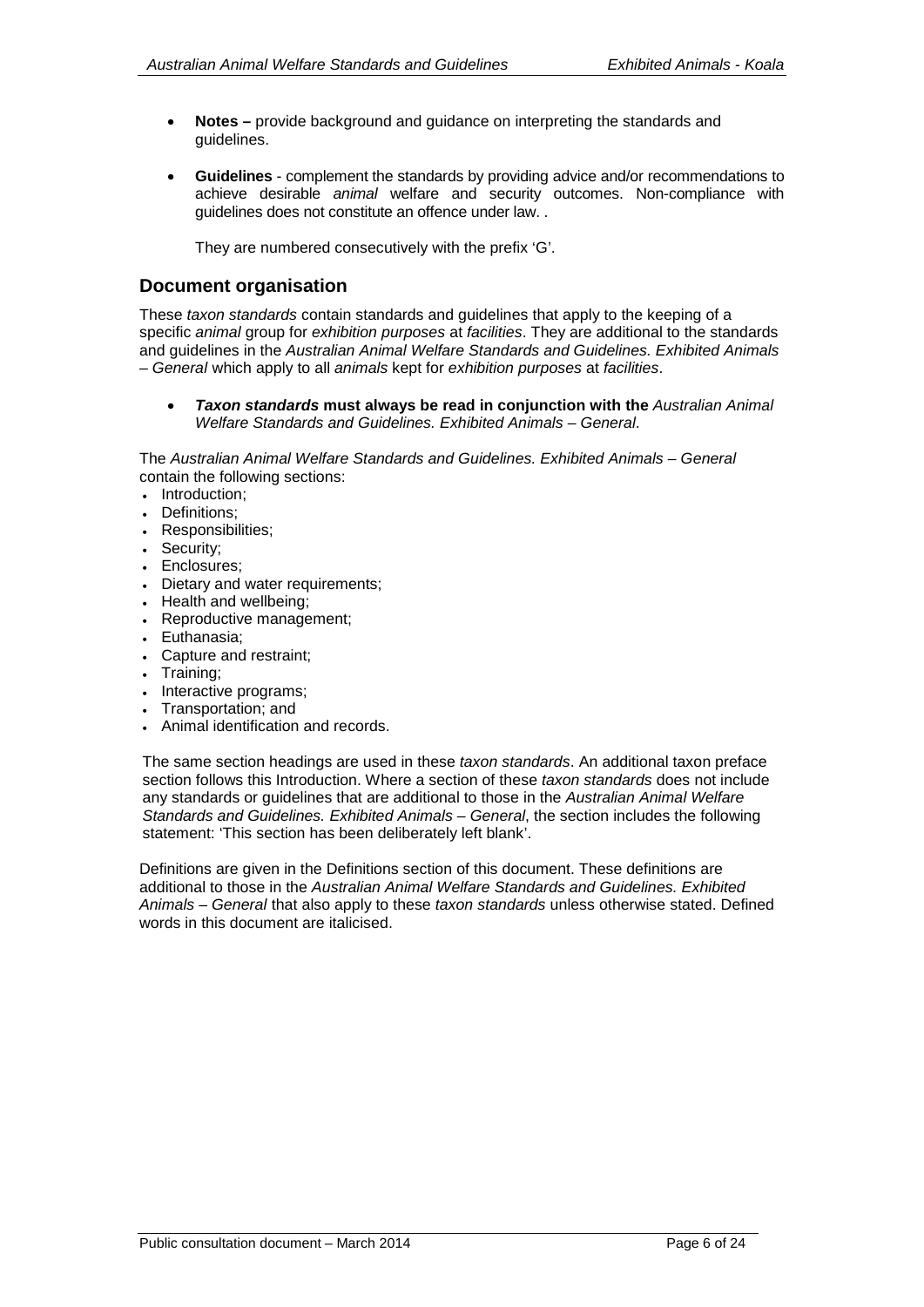# <span id="page-6-0"></span>**Taxon preface**

#### **Koalas**

The *koala Phascolarctos cinereus* is a marsupial and the only member of the Family Phascolarctidae. *Koalas* are highly specialised arboreal folivores that feed primarily on eucalypts including certain species of *Eucalyptus*, *Corymbia* and other closely-related genera in the Family Myrtaceae. Although occasionally *koalas* have been observed eating the foliage of a variety of non-eucalypt species these do not seem to be used significantly as food trees.

Utilisation of different eucalypts may be quite variable from one locality to another, and may change within localities from one season to another. It may also differ between individual *koalas*. A relatively small number of eucalypt species tend to be eaten regularly by the majority of *koalas* that have access to them, and these are regarded as 'preferred food trees' or 'primary browse species'.

Free ranging populations of *koalas* tend to be clustered around areas of 'core' habitat, i.e., areas with variable densities of preferred food trees but usually influenced by other environmental features such as soil fertility. Adults generally live in discrete home ranges which vary in size depending on both the sex of the individual (males tend to have larger home ranges) and the quality of the habitat in terms of access to primary browse species. Areas of core habitat tend to be occupied by the same animals on a year round basis, in a socially stable structure of essentially mutually exclusive home ranges with varying degrees of overlap.

Due to the low nutrient content of their diet, *koalas* have low body fat reserves and conserve energy by spending long periods asleep or resting. They are largely nocturnal but exhibit some activity during the day. Feeding typically occupies a total of about 1–4 hr, and around 19–20 hr of each day is spent sitting – resting or asleep. Social behaviour, grooming, and changing branches or trees occupy only a fraction of daily activity.

Successful captive management is contingent upon an understanding of *koalas* behaviour and ecology, provision of an appropriate diet of eucalypt browse, and recognition of sociobiological considerations that include the species' physiological imperative to be sedentary.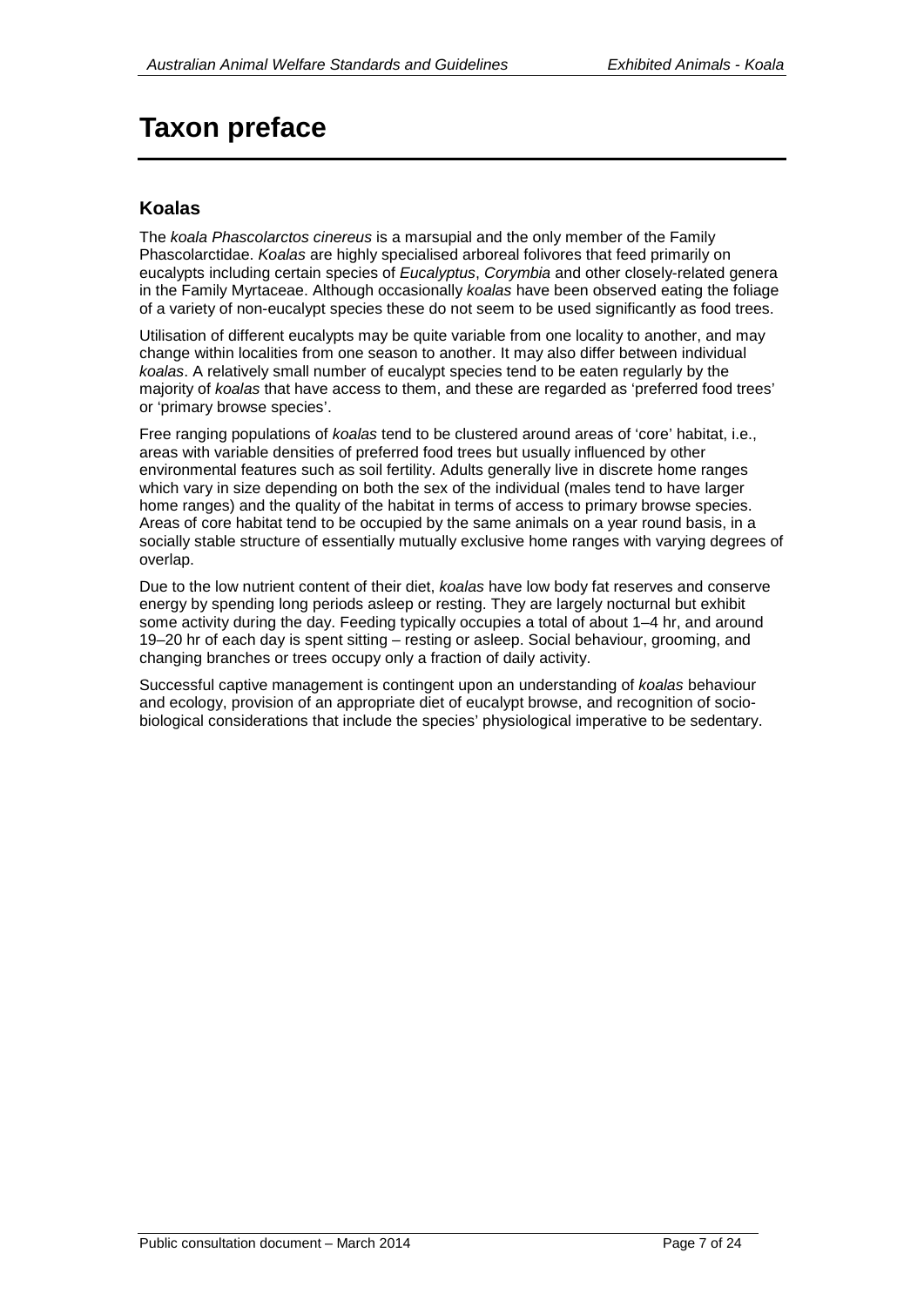# <span id="page-7-0"></span>**Definitions**

**Back young:** a young marsupial which no longer enters the pouch but is still carried by or closely accompanies its mother and continues to suckle.

**Browse:** branches with leaves.

**Independent koala:** A *koala* at a stage of development where it is not dependent on parental care for its survival.

**Koala:** *Phascolarctos cinereus* – the only member of the Family Phascolarctidae.

**Pouch young:** a dependent young marsupial prior to first emergence and/or one which emerges intermittently but still spends some time within the confines of the pouch.

All Definitions cover the singular, plural and all variations of the word.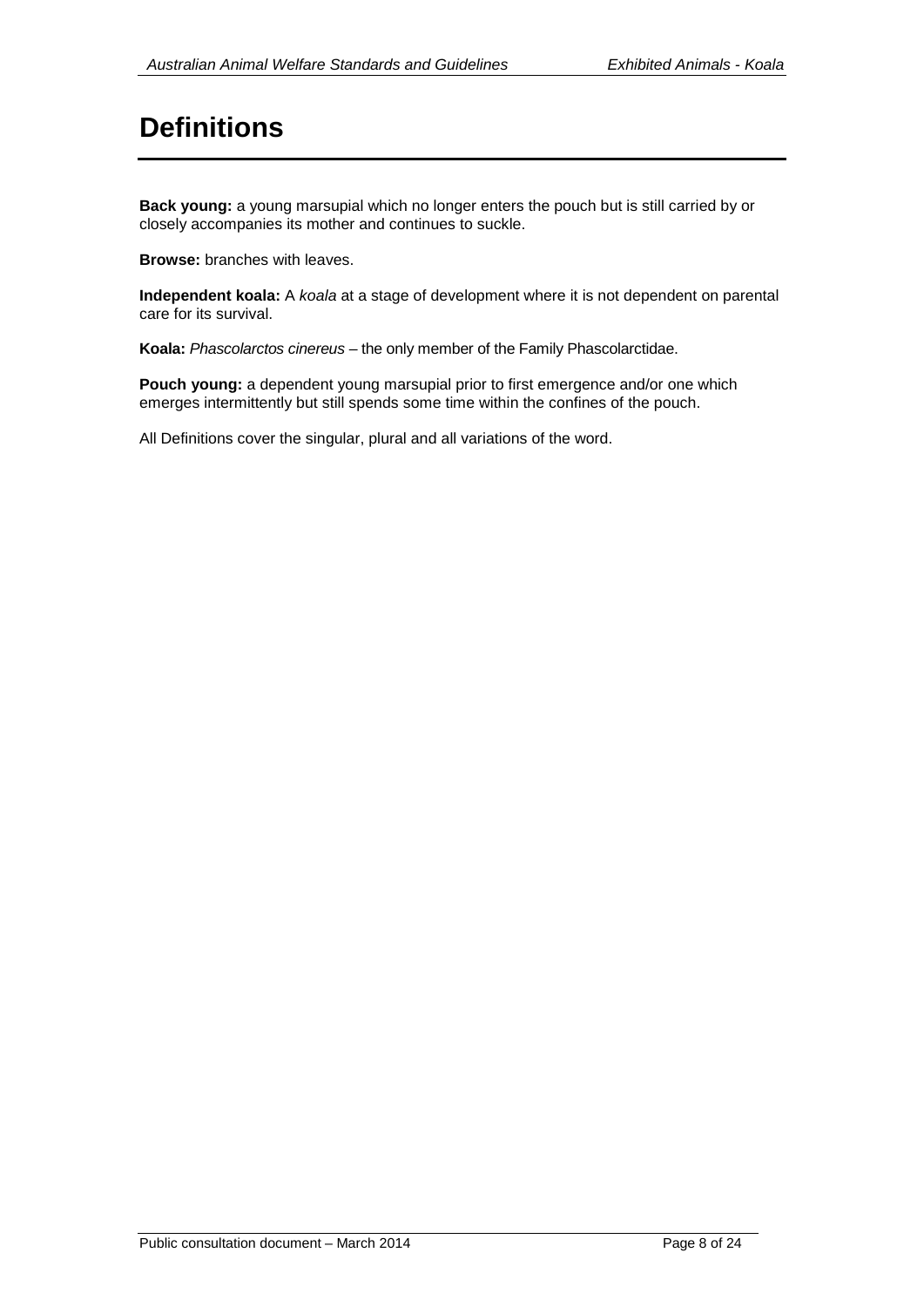# <span id="page-8-0"></span>**1 Responsibilities**

#### **Objective**

*Operators* and *staff* understand their responsibilities and collectively manage the *facility* to ensure the health, welfare, safety and security of *animals*.

#### **General**

| <b>Standards</b> |                                                                                                                                                                                           |  |
|------------------|-------------------------------------------------------------------------------------------------------------------------------------------------------------------------------------------|--|
| S <sub>1.1</sub> | The <i>operator</i> must ensure that <i>proficient keepers</i> working with <i>koalas</i> have<br>demonstrated skills and knowledge in identifying local and managed koala food<br>trees. |  |

#### **Guidelines**

G1.1 *Staff* involved in collecting *koala* browse should have a demonstrated ability to identify local and managed *koala* food trees.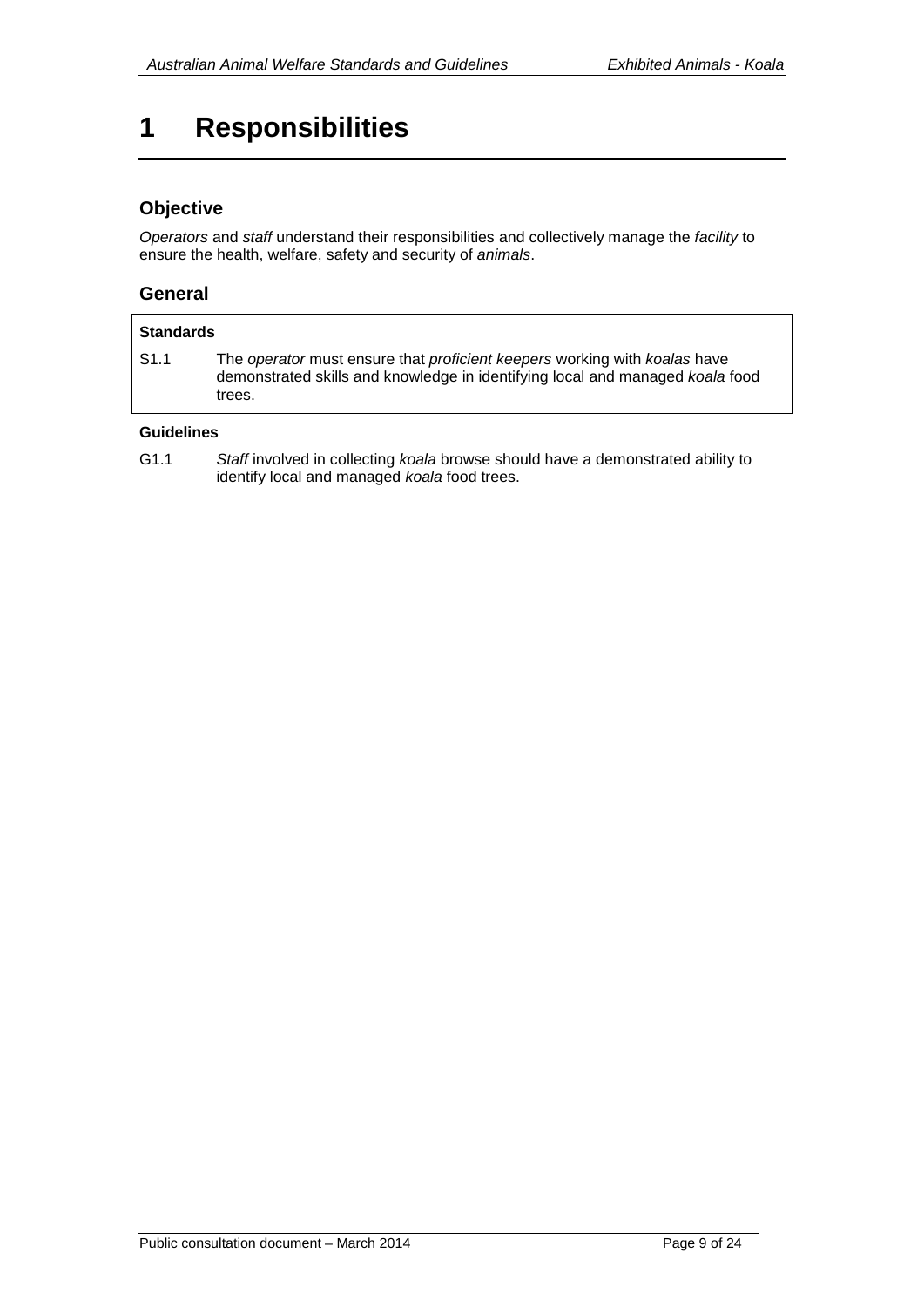# <span id="page-9-0"></span>**2 Security**

#### **Objective**

*Animals* are held securely to ensure their welfare and prevent pest establishment. Access by unauthorised persons and escape of *animals* is prevented.

This section has been deliberately left blank.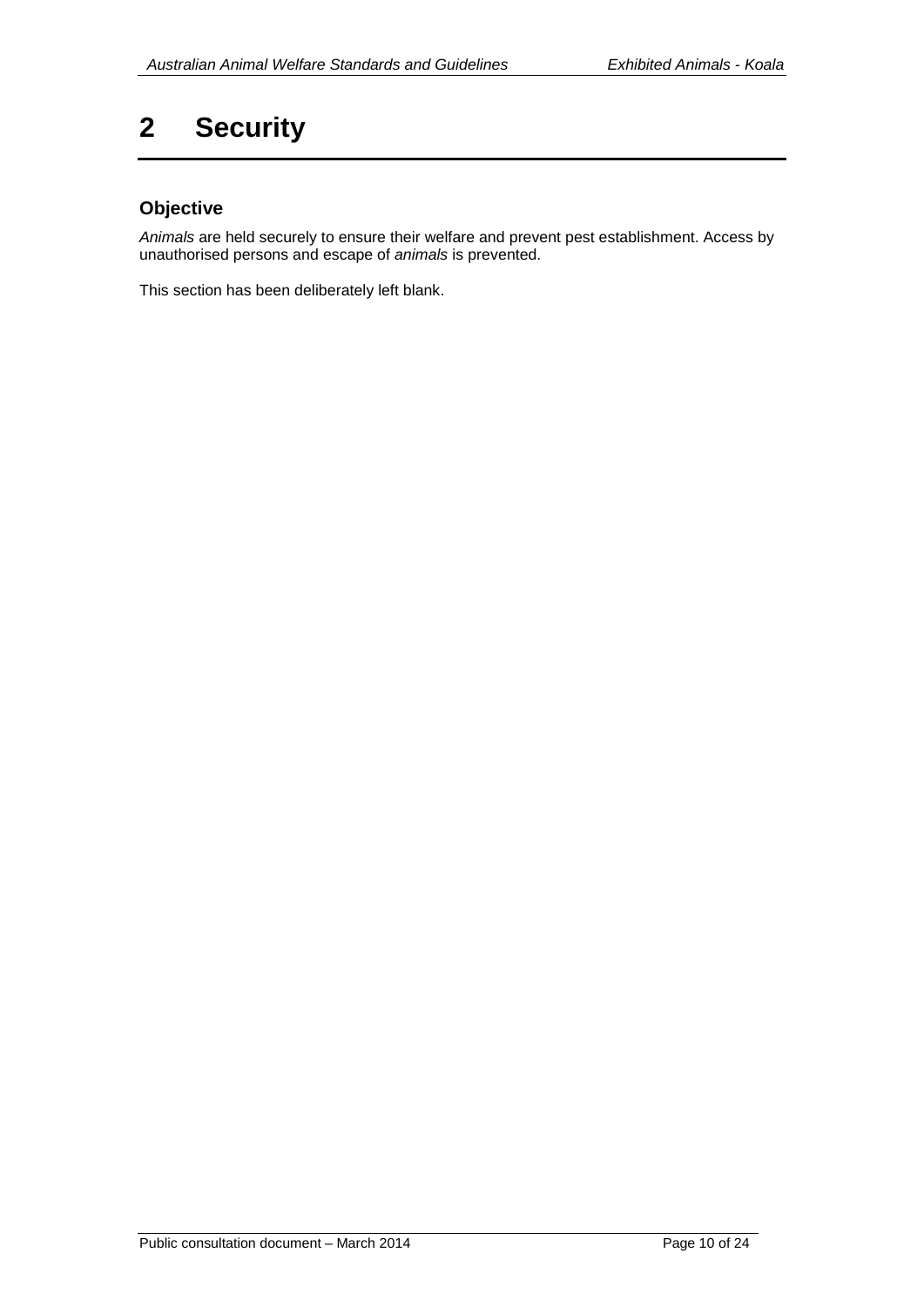# <span id="page-10-0"></span>**3 Enclosures**

#### **Objective**

*Enclosures* are designed, constructed and maintained to ensure the welfare, safety and security of *animals*.

#### **General**

| <b>Standards</b> |                                                                                                                                                                                                                      |
|------------------|----------------------------------------------------------------------------------------------------------------------------------------------------------------------------------------------------------------------|
| S <sub>3.1</sub> | The operator must ensure enclosures with unclimbable enclosure barriers have a<br>minimum internal height of 1200 mm.                                                                                                |
| S <sub>3.2</sub> | The operator must ensure enclosures with climbable enclosure barriers have<br>additional security features such as a secure roof, sheet metal panel or other<br>deterrents to prevent escape of the enclosed koalas. |

#### **Gates and Doors**

#### **Guidelines**

G3.1 Hinges and locks should be external to the *enclosure* to avoid providing the *koalas* with a foothold which might aid their escape.

#### **Drive-through Enclosures**

#### **Guidelines**

G3.2 Vehicles should be kept a minimum of 2000 mm from trees and *koala* climbing structures.

#### **Enclosure Furniture**

| <b>Standards</b> |                                                                                                                                                                                                                                                                                                                                                                             |
|------------------|-----------------------------------------------------------------------------------------------------------------------------------------------------------------------------------------------------------------------------------------------------------------------------------------------------------------------------------------------------------------------------|
| S <sub>3.3</sub> | The <i>operator</i> must ensure a minimum of two resting forks, one at least 1800 mm<br>above the ground and one at least 1500 mm above the ground, are provided for<br>each independent koala in an enclosure. A holding enclosure containing a single<br>koala is exempt but must contain a minimum of one resting fork unless otherwise<br>prescribed by a veterinarian. |
| S <sub>3.4</sub> | The operator must ensure supports and branches in an enclosure provide<br>sufficient traction for koalas to climb easily and safely.                                                                                                                                                                                                                                        |
| S <sub>3.5</sub> | The operator must ensure that climbable features inside or outside an enclosure<br>do not facilitate koala escape, or entry by wild koalas.                                                                                                                                                                                                                                 |

#### **Guidelines**

| G3.3 | The angle of resting forks should be a minimum of 45 degrees. |
|------|---------------------------------------------------------------|
|------|---------------------------------------------------------------|

- G3.4 *Enclosures* should contain at least one vertical support per *koala*.
- G3.5 Horizontally aligned limbs used to connect the vertical supports should be a minimum height of 1200 mm above the ground.
- G3.6 Vertical supports should be no closer than 900 mm to the next vertical support.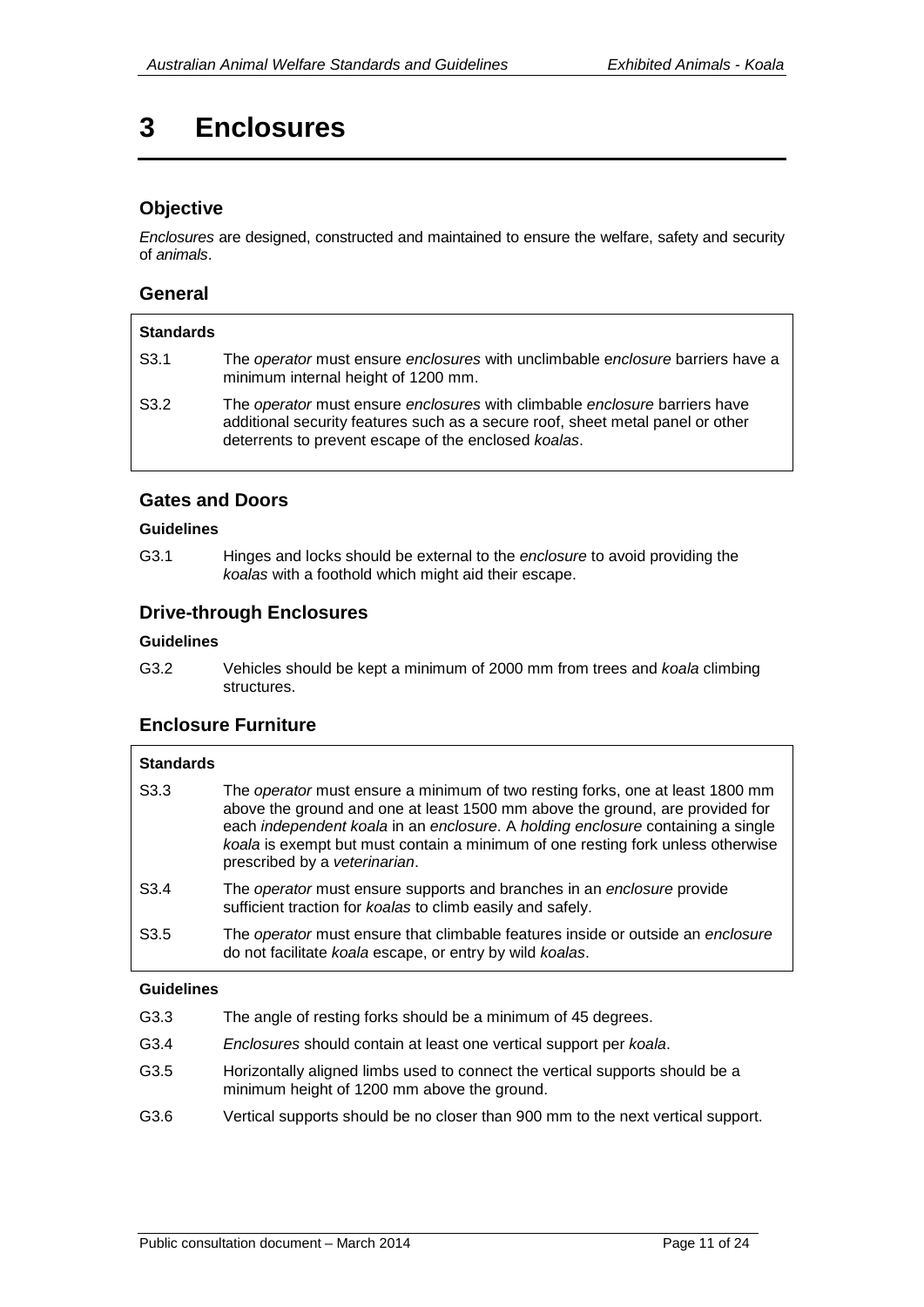#### **Spatial Requirements**

| <b>Standards</b> |                                                                                                                                                                                                                                                                        |
|------------------|------------------------------------------------------------------------------------------------------------------------------------------------------------------------------------------------------------------------------------------------------------------------|
| S <sub>3.6</sub> | The <i>operator</i> must ensure a mixed sex enclosure provides a minimum of 25<br>square metres of floor area per male koala 30 months of age or older.                                                                                                                |
| S <sub>3.7</sub> | The <i>operator</i> must ensure an <i>enclosure</i> housing one adult <i>koala</i> provides a<br>minimum floor area of 9 square metres. For each additional adult koala the<br>operator must ensure a minimum of 3 square metres additional floor area is<br>provided. |
| S <sub>3.8</sub> | The <i>operator</i> must ensure a <i>koala</i> in a fully enclosed <i>enclosure</i> can perch in the<br>highest fork without being restricted by the ceiling of the enclosure.                                                                                         |

#### **Holding Enclosures**

#### **Standards**

| S <sub>3.9</sub> | The <i>operator</i> must ensure <i>holding enclosures</i> provide sufficient height above the |
|------------------|-----------------------------------------------------------------------------------------------|
|                  | resting fork(s) to:                                                                           |
|                  | المستحي والمساوي والمستحل والمستقل والمستحلة والقارن والمسالح                                 |

i. allow the *koalas* to sit upright; and

ii. provide clearance from enclosure barriers to allow the *koalas* to rest without contacting the barriers.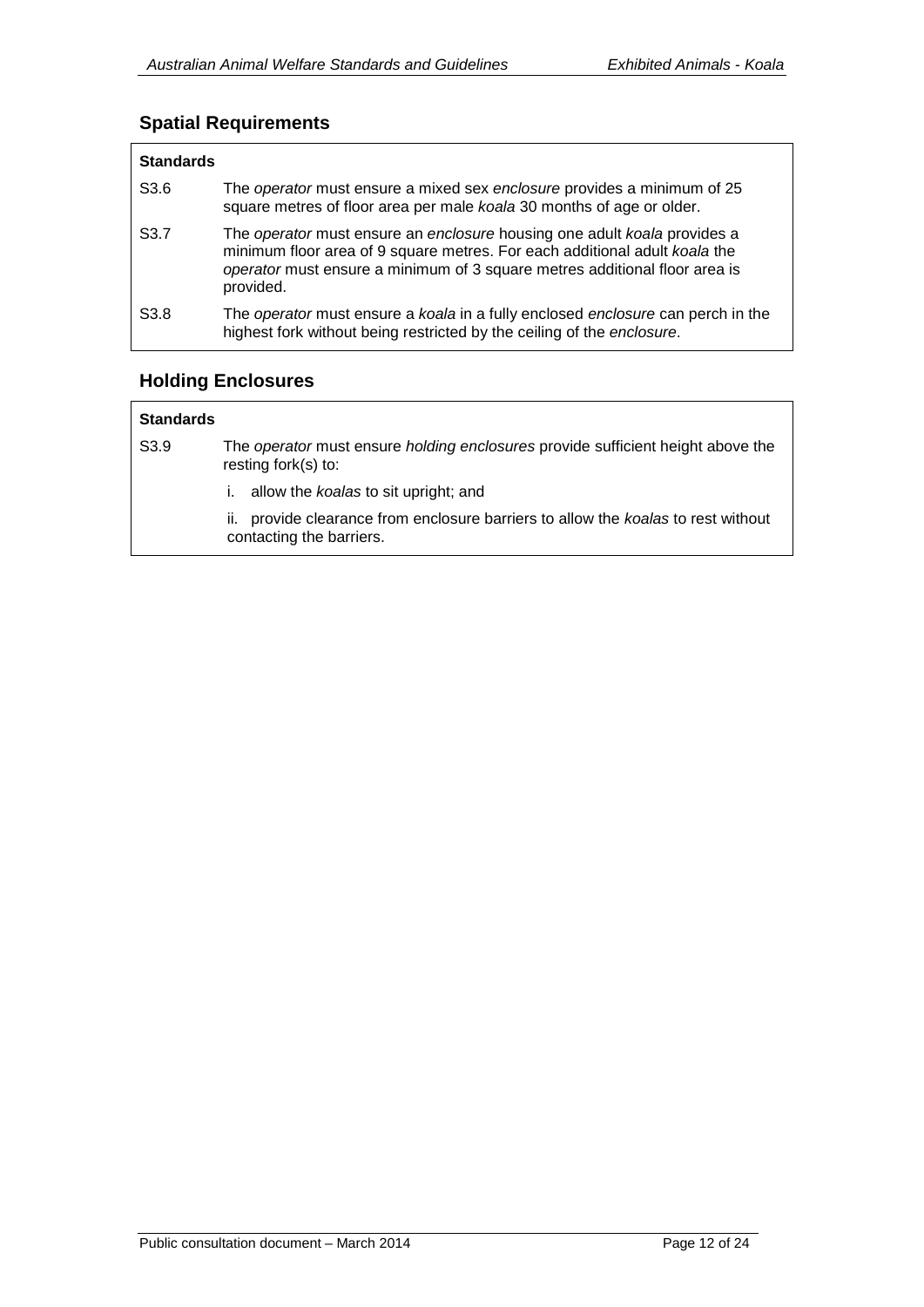# <span id="page-12-0"></span>**4 Dietary and water requirements**

#### **Objective**

*Animals* are provided food and water of an appropriate quality and quantity to maximise their health and wellbeing.

#### **Food**

| <b>Standards</b> |                                                                                                                                                                                                                                                      |                                                                     |
|------------------|------------------------------------------------------------------------------------------------------------------------------------------------------------------------------------------------------------------------------------------------------|---------------------------------------------------------------------|
| S4.1             | The operator must demonstrate access to a sustainable supply of fresh eucalypt<br>browse from a minimum of five species of koala food trees including at least three<br>which are a preferred or primary browse species before obtaining any koalas. |                                                                     |
| S4.2             | The <i>operator</i> must monitor food intake of <i>koalas</i> to ensure sufficient quantity and<br>variety is provided to maintain the good health of each koala for which the facility is<br>responsible.                                           |                                                                     |
| S4.3             | The operator must ensure cut browse presented in enclosures:                                                                                                                                                                                         |                                                                     |
|                  | i.                                                                                                                                                                                                                                                   | is secured within reach of koalas sitting in the resting forks; and |
|                  | ii.                                                                                                                                                                                                                                                  | have the cut ends of the branches standing in water.                |
| S4.4             | The operator must ensure koalas are provided with fresh browse in good condition<br>from a minimum of 2 species of koala food trees per day.                                                                                                         |                                                                     |
| S4.5             | The operator must ensure koalas are not denied access to suitable food for periods<br>greater than four hours unless under the direction of a veterinarian.                                                                                          |                                                                     |

#### **Guidelines**

- G4.1 *Koalas* should be provided access to browse at all times.
- G4.2 *Koala* browse provided should consist of both young and mature leaves.
- G4.3 To avoid potentially harmful contamination, harvested leaf should not be laid directly on the ground.
- G4.4 Soil may be provided as mineral supplementation.
- G4.5 *Facilities* should be self-sufficient in provision of eucalypt browse from a managed or cultivated source.

#### **Water**

| <b>Standards</b> |                                                                                                                                                 |  |
|------------------|-------------------------------------------------------------------------------------------------------------------------------------------------|--|
| S4.6             | The <i>operator</i> must ensure <i>koalas</i> have access to clean drinking water at all times<br>unless under the direction of a veterinarian. |  |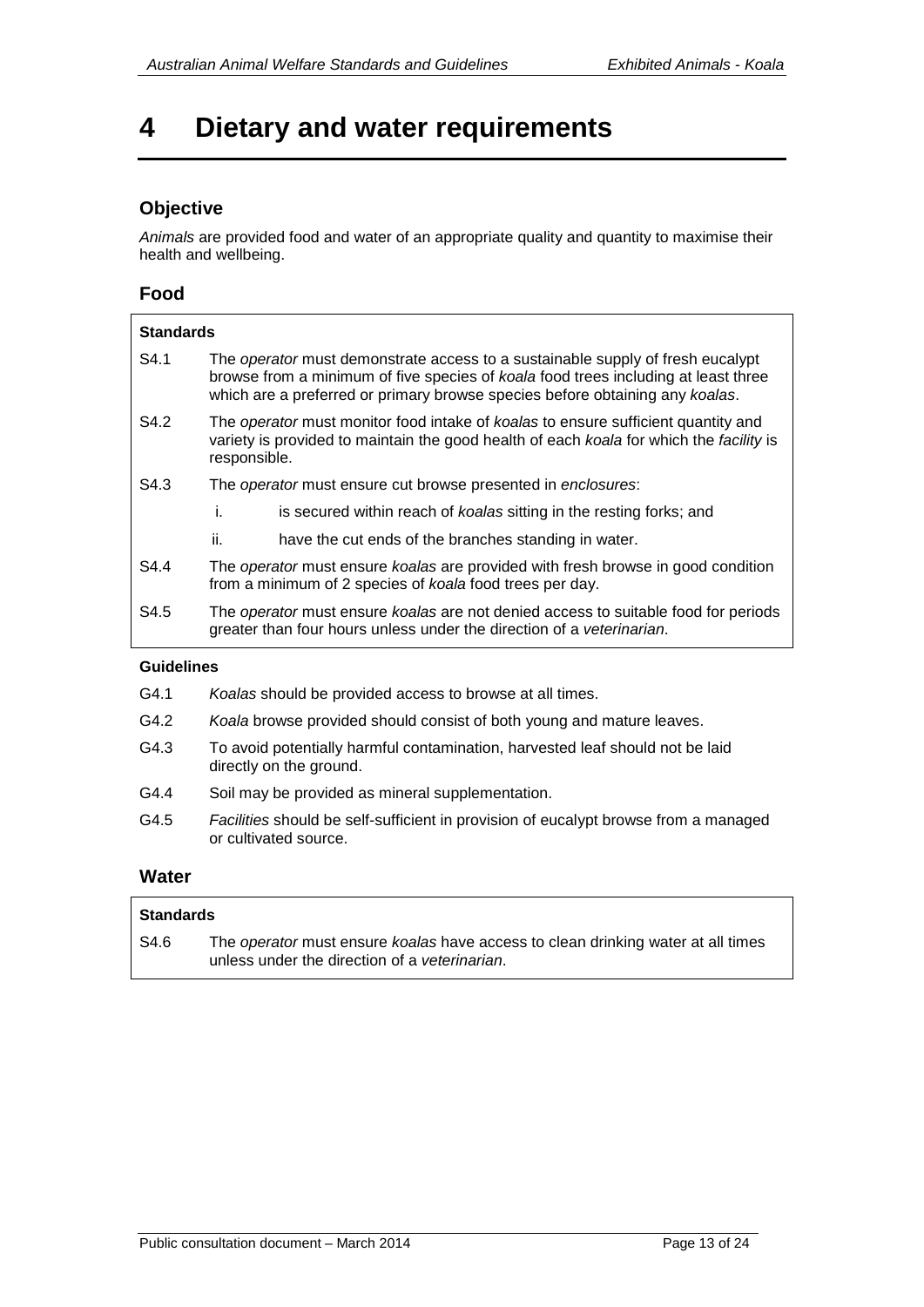# <span id="page-13-0"></span>**5 Health and wellbeing**

#### **Objective**

The health and wellbeing of *animals* is maximised, and *disease* and *disease* transmission is prevented.

#### **General**

| <b>Standards</b> |                                                                                                                                                                                                                                                                                     |  |
|------------------|-------------------------------------------------------------------------------------------------------------------------------------------------------------------------------------------------------------------------------------------------------------------------------------|--|
| S5.1             | The <i>operator</i> must ensure each <i>koala</i> is weighed at least monthly as part of routine<br>health monitoring. Koalas in enclosures that enable them to reach heights<br>inaccessible to humans and koalas that are not dependent on cut browse for<br>survival are exempt. |  |
| S <sub>5.2</sub> | The operator must ensure that all koalas within an enclosure are able to<br>simultaneously access shade at all times.                                                                                                                                                               |  |

#### **Guidelines**

G5.1 *Koalas* in *enclosures* that enable them to reach inaccessible heights should be weighed opportunistically.

#### **Enrichment**

#### **Guidelines**

G5.2 *Enrichment* for *koala*s may be achieved by providing:

- i. social groupings;
- ii. dietary variations;
- iii. natural branching;
- iv. additional horizontal branches at variable heights;
- v. behavioural conditioning; and
- vi. *interactive programs*.

#### **Quarantine**

#### **Standards**

```
S5.3 The operator must ensure that newly acquired koalas undergo a minimum 30 day 
period of quarantine, unless advised otherwise by a veterinarian.
```
#### **Guidelines**

G5.3 Captive *koala*s that have had physical contact with *koala*s living in the wild should undergo a minimum 30 day period of *quarantine* before reintroduction to the captive colony.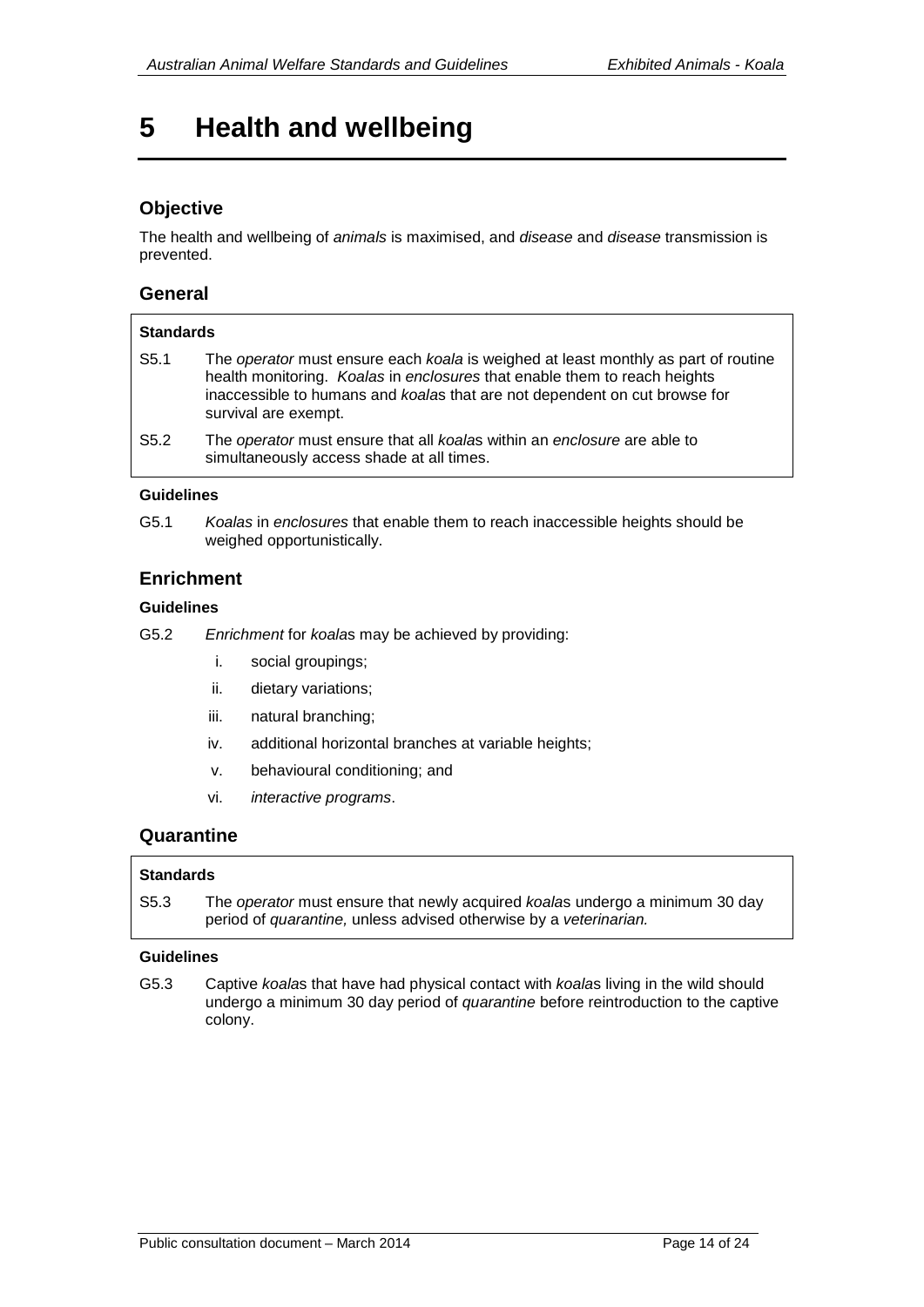# <span id="page-14-0"></span>**6 Reproductive management**

#### **Objective**

*Animal* breeding is managed to maintain the genetic integrity, sustainability and/or diversity of the species and to prevent the production of unplanned surplus *animals*.

#### **Guidelines**

G6.1 *Koala* introduction/mating should be supervised to avoid injury resulting from increased aggression.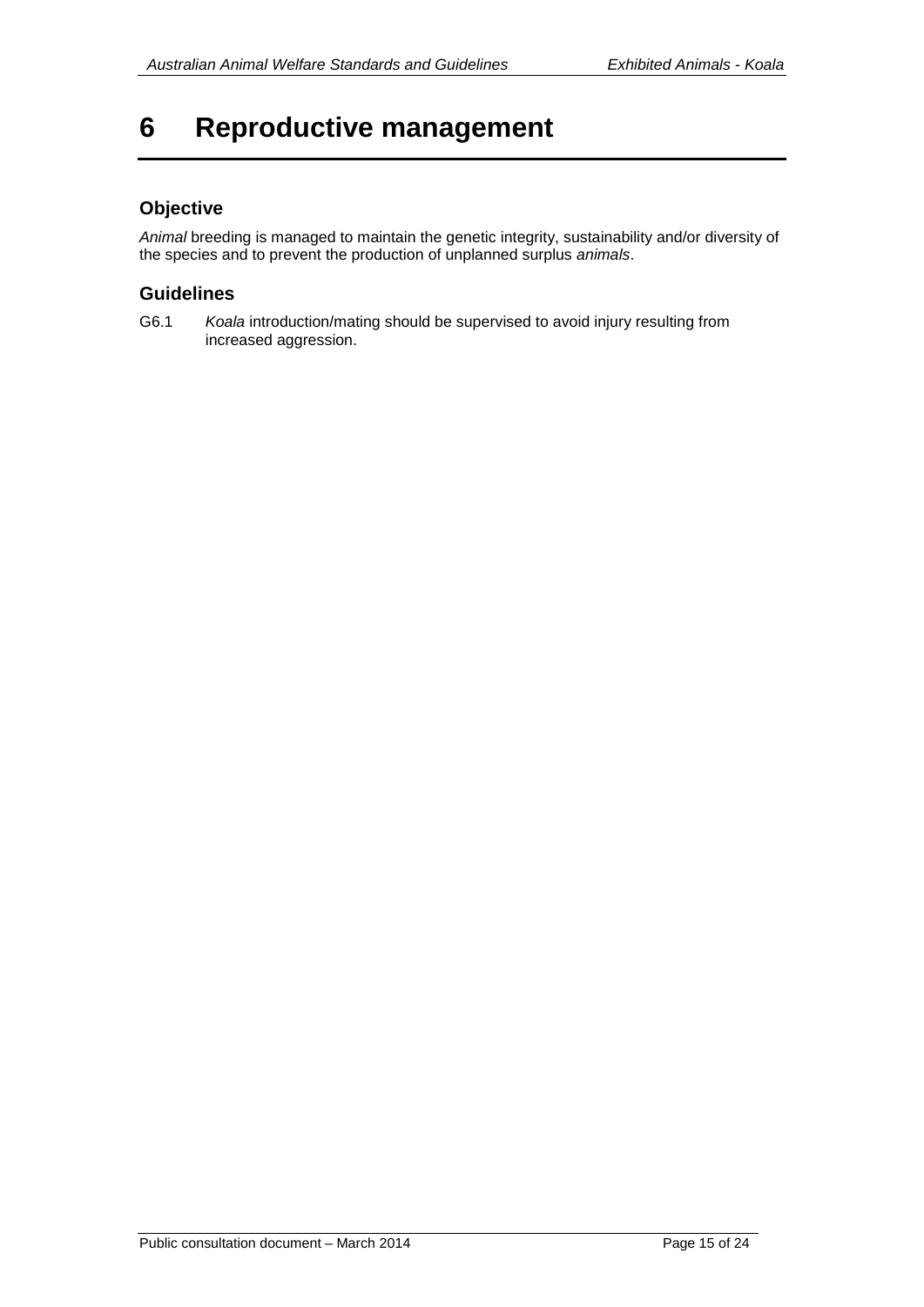# <span id="page-15-0"></span>**7 Euthanasia**

#### **Objective**

If an *animal* is to be killed, it is done humanely.

#### **Guidelines**

G7.1 The recommended method of *euthanasia* for *koalas* is barbiturate overdose.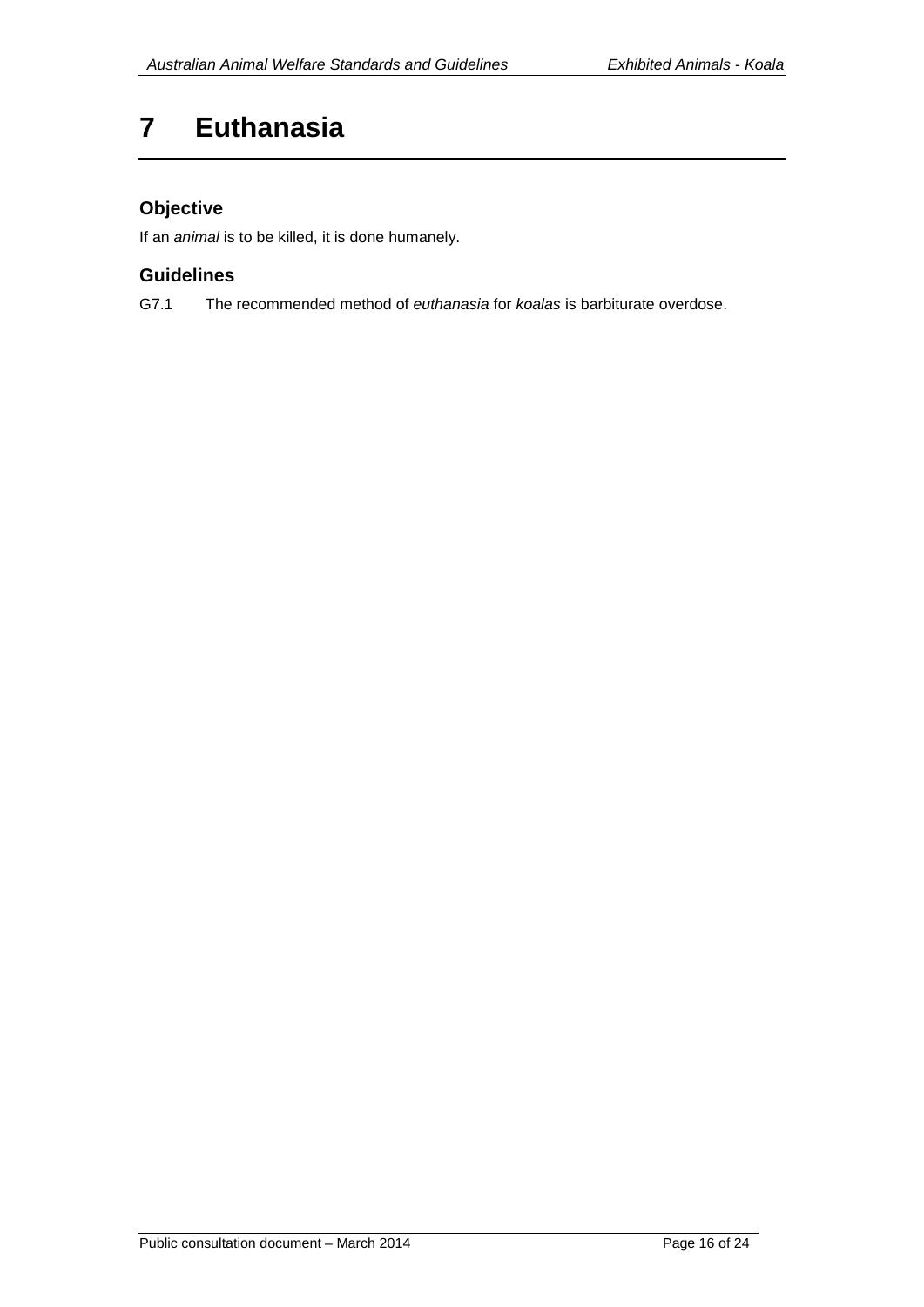# <span id="page-16-0"></span>**8 Capture and restraint**

#### **Objective**

*Animals* are captured and *restrained* in a manner that ensures *animal* safety and minimises negative impacts on the *animal*.

#### **Guidelines**

G8.1 *Koalas* should not be grasped around the mid section.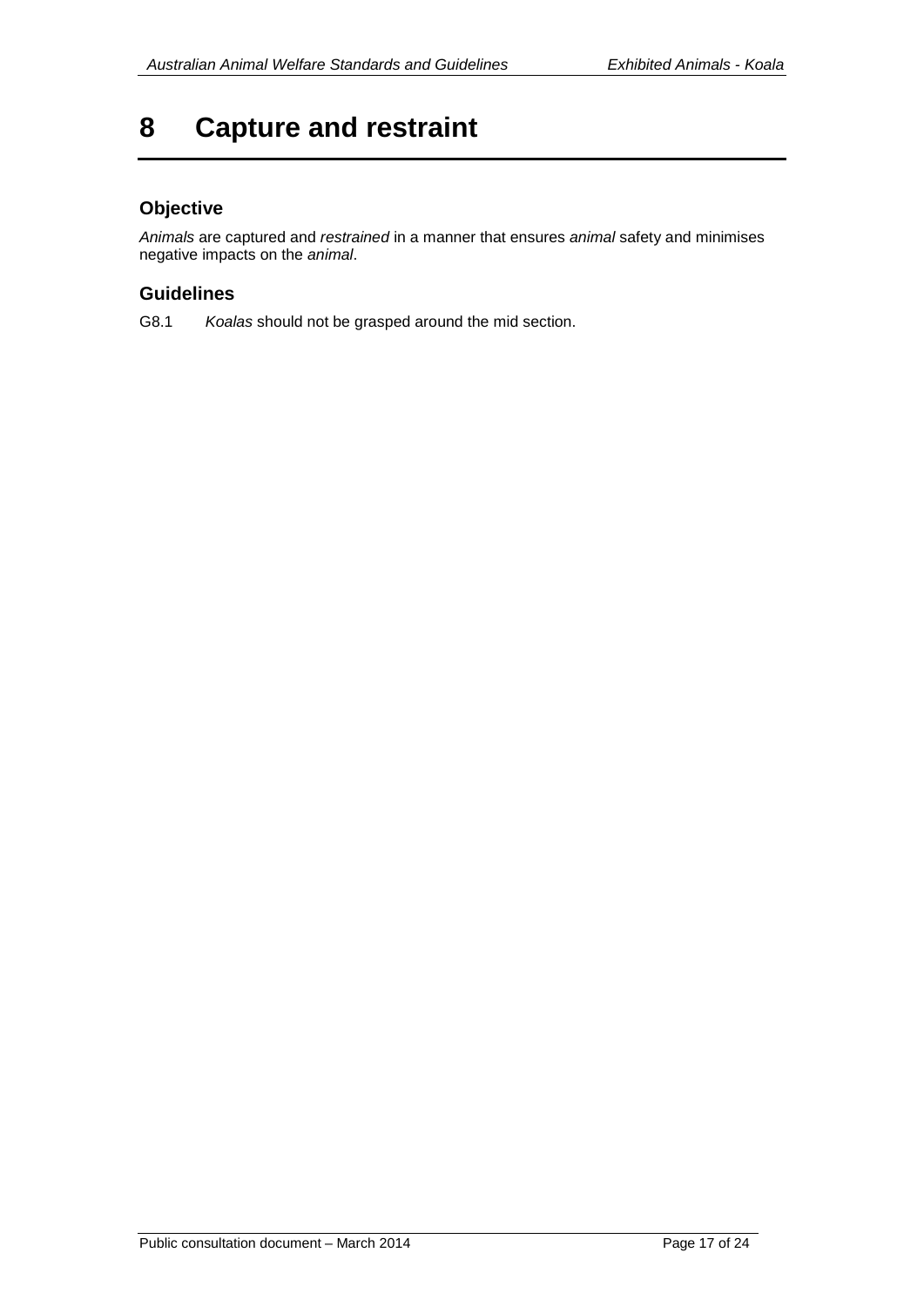# <span id="page-17-0"></span>**9 Training**

#### **Objective**

*Animal training* is humane and beneficial to the a*nimal's* health, safety, behavioural and management needs.

#### **Guidelines**

G9.1 *Koalas* should be conditioned to *handling* for daily husbandry and veterinary health checks.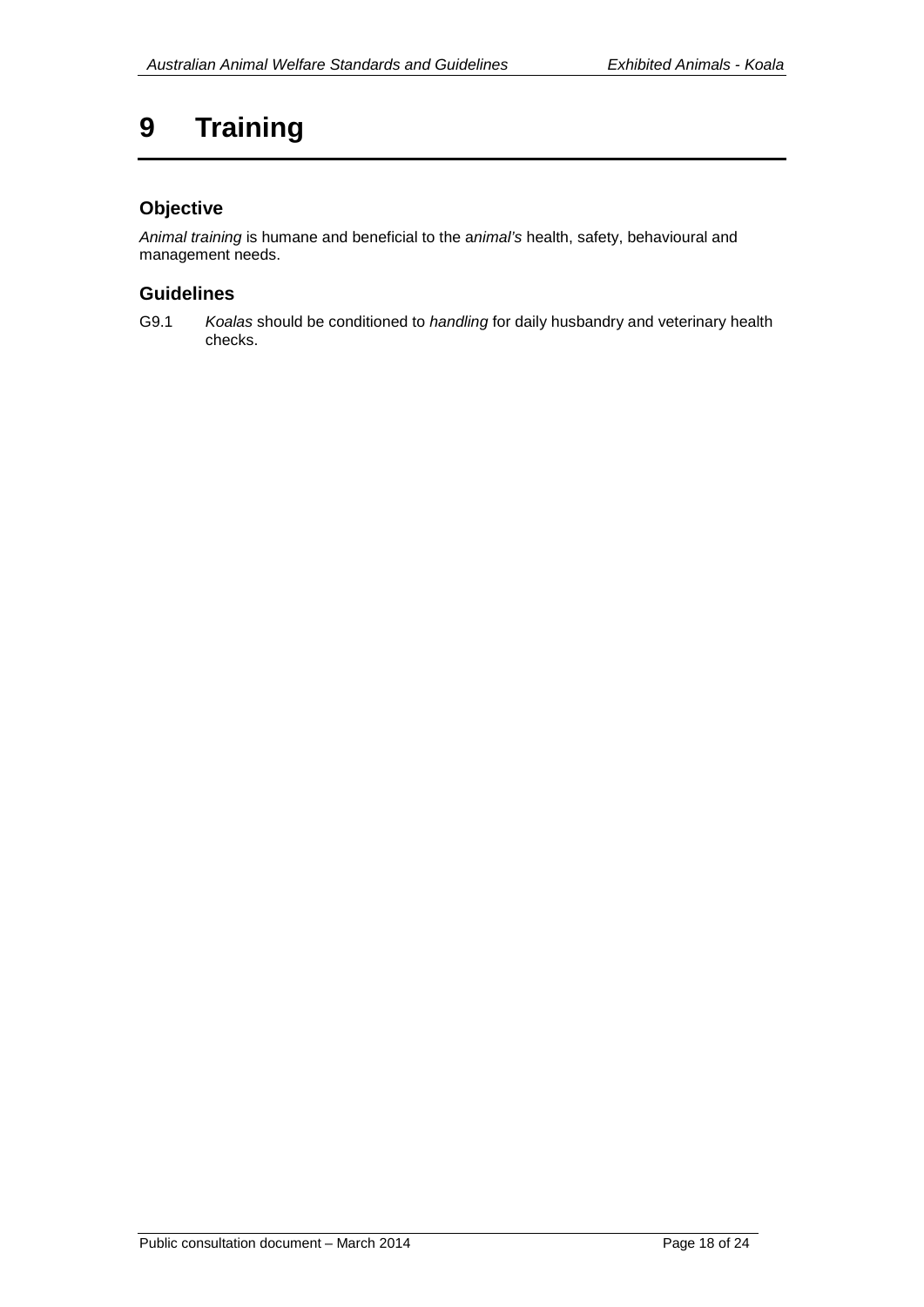### <span id="page-18-0"></span>**10 Interactive programs**

#### **Objective**

*Animal* welfare, safety and security are maintained during *interactive programs* so that people have a positive experience and have an enhanced appreciation of *animals*.

| <b>Standard</b>   |                                                                                                                                                         |                                                                                                                                                                                                                                      |  |
|-------------------|---------------------------------------------------------------------------------------------------------------------------------------------------------|--------------------------------------------------------------------------------------------------------------------------------------------------------------------------------------------------------------------------------------|--|
| S <sub>10.1</sub> | The operator must ensure written procedures for interactive programs utilising<br>koalas are developed, maintained and implemented and include:         |                                                                                                                                                                                                                                      |  |
|                   |                                                                                                                                                         | i. a general description of the <i>interactive programs</i> ;                                                                                                                                                                        |  |
|                   |                                                                                                                                                         | ii. risk assessment and risk mitigation for the activity;                                                                                                                                                                            |  |
|                   | iii.                                                                                                                                                    | the behaviours, personality traits and other characteristics that indicate koalas<br>are suitable for the activity;                                                                                                                  |  |
|                   |                                                                                                                                                         | iv. the signs and characteristics of koala stress to be monitored;                                                                                                                                                                   |  |
|                   | v.                                                                                                                                                      | number and qualifications of staff required for the activity;                                                                                                                                                                        |  |
|                   |                                                                                                                                                         | vi. an interactive handling timetable and koala rotation schedule to facilitate<br>appropriate levels of interaction;                                                                                                                |  |
|                   |                                                                                                                                                         | vii. what is required of human participants; and                                                                                                                                                                                     |  |
|                   |                                                                                                                                                         | viii. the withdrawal parameters for both human and koala participants.                                                                                                                                                               |  |
| S <sub>10.2</sub> |                                                                                                                                                         | The operator must ensure a keeper authorised by the proficient keeper responsible<br>for the interactive program is present at all times during interactive programs.                                                                |  |
| S <sub>10.3</sub> | The operator must ensure that only an <i>authorised keeper</i> places onto or removes a<br>koala from their body, another person's body or a tree fork. |                                                                                                                                                                                                                                      |  |
| S <sub>10.4</sub> |                                                                                                                                                         | The operator must ensure a koala is not handled if it becomes unsettled.                                                                                                                                                             |  |
| S <sub>10.5</sub> | The operator must ensure a koala is not touched or held by a visitor as part of an<br>interactive program if the animal:                                |                                                                                                                                                                                                                                      |  |
|                   | i.                                                                                                                                                      | is not fully weaned and independent; or                                                                                                                                                                                              |  |
|                   | ii.                                                                                                                                                     | has pouch or back young.                                                                                                                                                                                                             |  |
| S <sub>10.6</sub> | The operator must ensure each koala used for interactive handling is weighed a<br>minimum of fortnightly to confirm:                                    |                                                                                                                                                                                                                                      |  |
|                   | i.                                                                                                                                                      | maintenance of body weight in mature adults; and                                                                                                                                                                                     |  |
|                   | ii.                                                                                                                                                     | appropriate rates of growth in juvenile or sub-adult individuals.                                                                                                                                                                    |  |
| S <sub>10.7</sub> | The operator must ensure the interactive handling time for each koala does not<br>exceed 4 hours per day.                                               |                                                                                                                                                                                                                                      |  |
| S10.8             | The operator must ensure that where interactive programs permit koalas to be held<br>by visitors, individual koalas are not handled for more than:      |                                                                                                                                                                                                                                      |  |
|                   | i.                                                                                                                                                      | 30 minutes in one day;                                                                                                                                                                                                               |  |
|                   | ii.                                                                                                                                                     | 180 minutes in a seven day period; and                                                                                                                                                                                               |  |
|                   | iii.                                                                                                                                                    | three consecutive days.                                                                                                                                                                                                              |  |
| S <sub>10.9</sub> |                                                                                                                                                         | The operator must ensure records of koala identification and handling times are kept<br>daily in a consistent format and retained on file for the life of the animal plus two<br>years (see 12 - Animal identification and records). |  |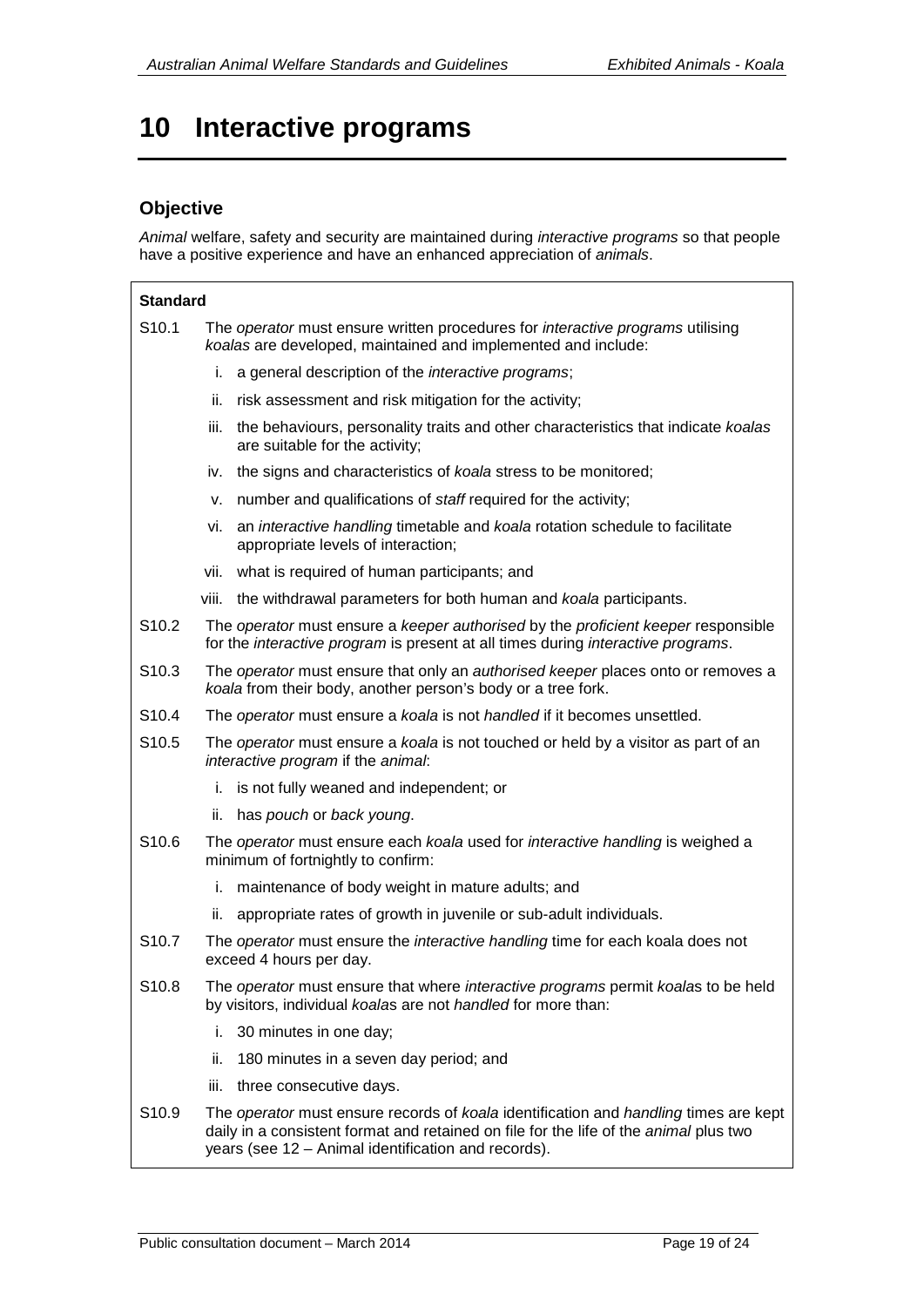#### **Guidelines**

- G10.1 Withdrawal parameters for *koalas* in *interactive programs* include:
	- i. aggression, including biting, scratching;
	- ii. restlessness; and
	- iii. listlessness.
- **Note** By virtue of their low nutrient diet and requirement for extended periods of rest and sleep, *koalas* pose a unique challenge to structuring *interactive programs* that do not compromise wellbeing. Increases in *animal* vigilance or physical activity coupled with interruption of resting, sleeping or feeding opportunities all place demands on the *koala's* limited energy budget. For these reasons, *operators* are subject to more stringent limitations on the duration of individual *koala* participation in *interactive programs* and more rigorous documentation of *koala handling* than may be required for other taxa.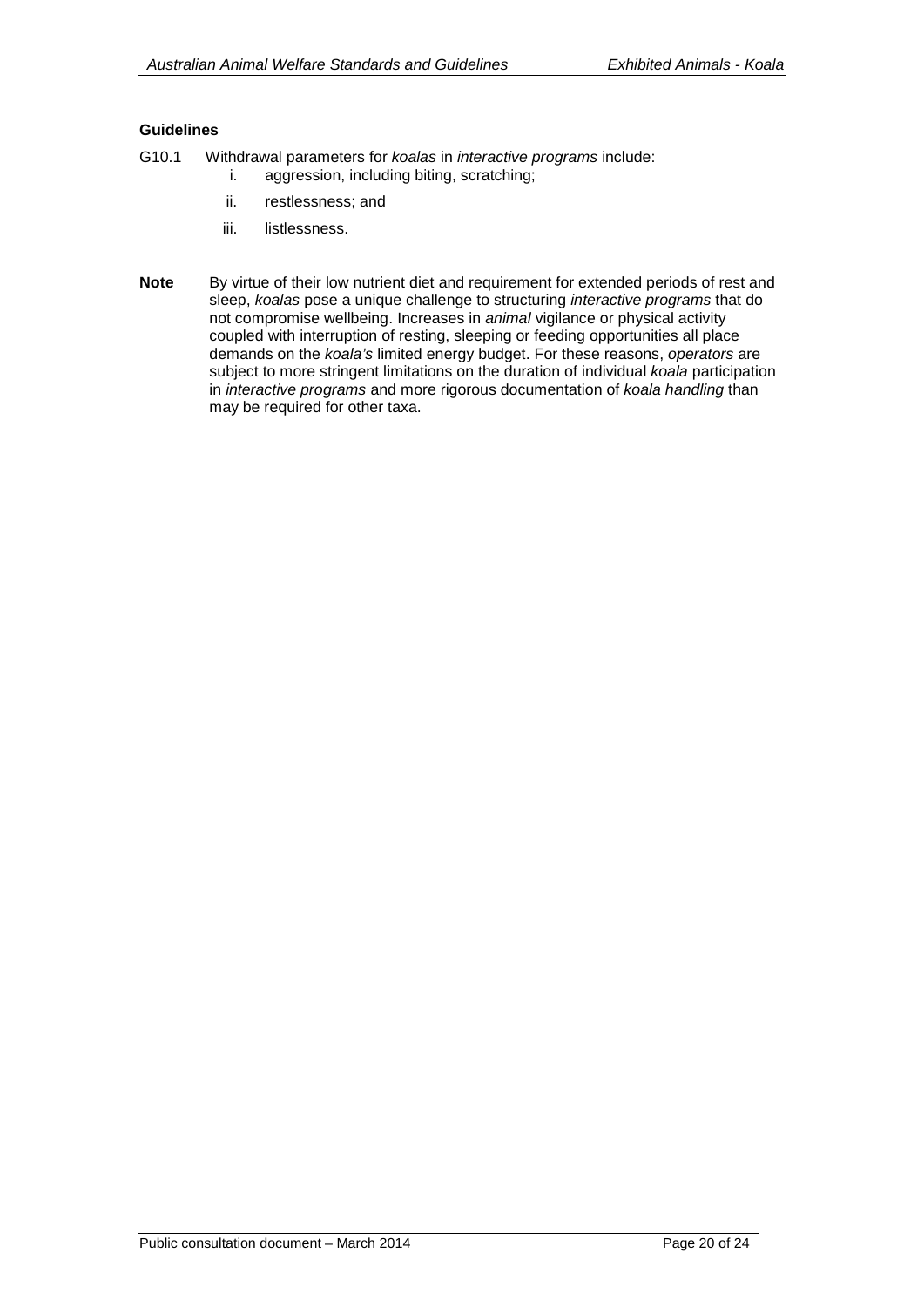# <span id="page-20-0"></span>**11 Transportation**

#### **Objective**

Animal welfare, safety and security are maintained during *transport*.

| <b>Standards</b>  |                                                                                                                                                                                                                                             |  |
|-------------------|---------------------------------------------------------------------------------------------------------------------------------------------------------------------------------------------------------------------------------------------|--|
| S <sub>11.1</sub> | The operator sending a koala must ensure independent koalas are transported<br>individually. Independent koalas with dependent offspring are exempt.                                                                                        |  |
| S <sub>11.2</sub> | The <i>operator</i> sending a <i>koala</i> must ensure <i>transportation</i> containers are of a<br>sufficient size to allow the koala to maintain a normal resting posture without being<br>in contact with the container's sides or roof. |  |
| S <sub>11.3</sub> | The operator sending a koala must ensure fresh browse is placed in the container<br>with the koala during transportation unless otherwise advised by a veterinarian.                                                                        |  |
| S <sub>11.4</sub> | A person must not remove a <i>koala</i> from the container or <i>handle</i> a <i>koala</i> in transit<br>unless it is essential for the wellbeing of the <i>animal</i> .                                                                    |  |
| S <sub>11.5</sub> | The <i>operator</i> sending a <i>koala</i> must ensure that for journeys over two hours the<br>transportation container is fitted with a minimum of one vertical support or resting<br>fork.                                                |  |

#### **Guidelines**

- G11.1 Each container should be fitted with at least one vertical support or resting fork per *independent koala*.
- G11.2 *Koalas* should not be subjected to temperatures greater than 25°C or less than 10°C during the transport.
- G11.3 A container used to transport *koalas* for more than two (2) hours should have a leakproof base.
- G11.4 Containers should have minimum dimensions of 550 mm x 450 mm x 600 mm.

**Note Additional** *transport* **requirements apply to** *koalas* **being** *transported* **internationally: DEWHA (2009)** *Conditions for the Overseas Transfer of Koalas* **(Effective from April 2009). Australian Government Department of the Environment, Water, Heritage and the Arts, Canberra.** < http://www.environment.gov.au/biodiversity/ trade-use/publications/export-conditions/index.html >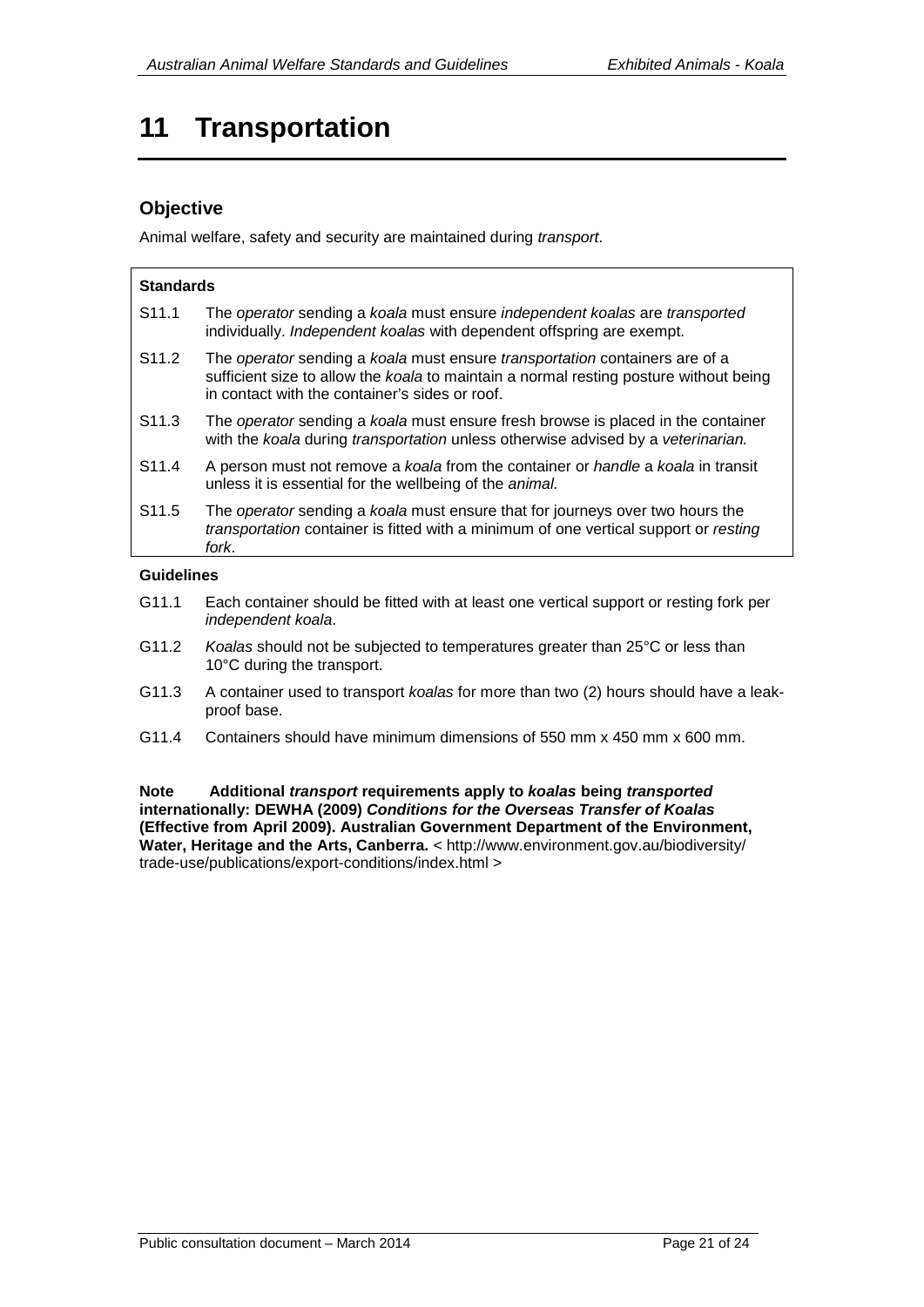# <span id="page-21-0"></span>**12 Animal identification and records**

#### **Objective**

*Animals* are identified by standardised means and have a detailed written history.

#### **Animal Identification**

#### **Guidelines**

- G12.1 A passive integrated transponder (PIT) is the recommended method of individual *permanent identification* for *koalas*.
- G12.2 The standard location for PIT insertion in *koalas* is in the dorsal midline (or slightly to the left), between the scapulae or behind the left ear.

#### **Records**

| <b>Standards</b>  |                                                                                                                                                 |  |  |  |  |  |  |
|-------------------|-------------------------------------------------------------------------------------------------------------------------------------------------|--|--|--|--|--|--|
| S <sub>12.1</sub> | The <i>operator</i> must ensure the weight of individual <i>koalas</i> is recorded monthly in<br>accordance with Clause 5.1 of these standards. |  |  |  |  |  |  |
| S <sub>12.2</sub> | The operator must ensure the handling of each koala is recorded. These records<br>must include:                                                 |  |  |  |  |  |  |
|                   | date of <i>handling</i> ;<br>L.                                                                                                                 |  |  |  |  |  |  |
|                   | handling time;<br>н.                                                                                                                            |  |  |  |  |  |  |
|                   | the keeper who handled the koala;<br>III.                                                                                                       |  |  |  |  |  |  |
|                   | purpose of <i>handling</i> the <i>koala</i> ; and<br>IV.                                                                                        |  |  |  |  |  |  |
|                   | v. any adverse behaviours of the koala before, during and after handling.                                                                       |  |  |  |  |  |  |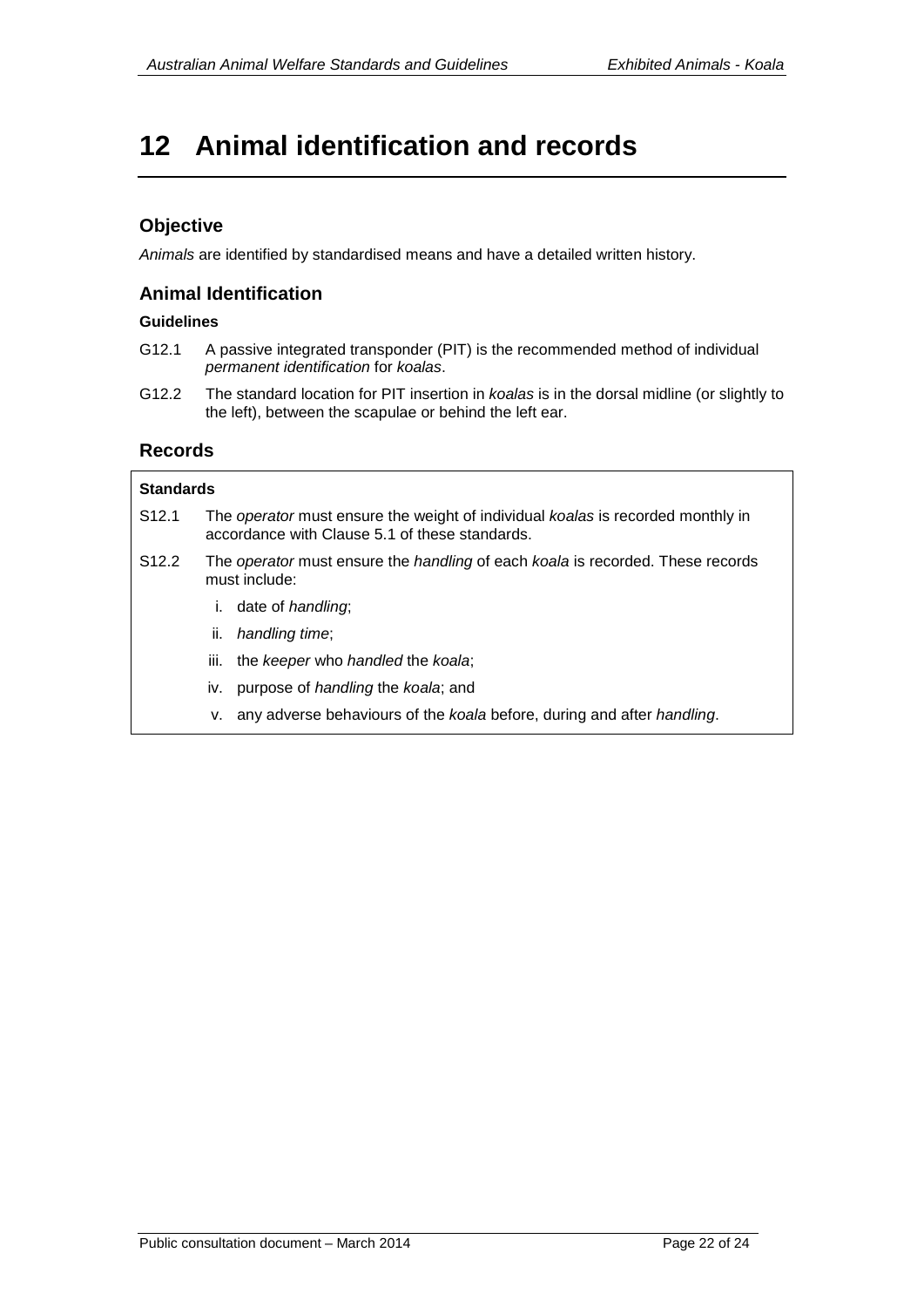# <span id="page-22-0"></span>**Appendix 1**

#### **Food trees utilised to feed captive koalas in different Australian states**

Species from the genera *Corymbia*, *Eucalyptus* and *Lophostemon* (Family Myrtaceae) ultilised by *koalas* as food trees include (but are not limited to) those shown in the table below. As botanical taxonomy is dynamic, some species names are shown with recent synonyms.

An asterisk denotes a preferred or primary browse species.

State and territory names are abbreviated in the table as follows:

- A Australian Capital Territory;<br>N New South Wales:
- N New South Wales;<br>Q Queensland;
- Q Queensland;<br>S South Austra
- S South Australia;<br>T Tasmania;
- T Tasmania;<br>V Victoria:
- V Victoria;<br>W Western
- Western Australia.

| Species (recent synonym)     | <b>Common name/s</b>                |   | <b>Utilisation by state</b> |                |        |   |   |   |
|------------------------------|-------------------------------------|---|-----------------------------|----------------|--------|---|---|---|
| E. acmenoides                | White mahogany                      |   | N                           |                |        |   |   |   |
| E. amplifolia                | Cabbage gum                         |   | N                           |                |        |   |   |   |
| E. amygdalina                | <b>Black peppermint</b>             |   |                             |                |        |   | T |   |
| E. bancrofti                 | Orange gum                          | Q |                             |                |        |   |   |   |
| E. baxteri                   | Brown stringybark                   |   |                             |                | $\vee$ | S |   |   |
| E. blakelyi                  | Blakely's red gum                   |   |                             | $\overline{A}$ |        |   |   |   |
| E. botryoides                | Bangalay or southern mahogany       |   | N                           |                | $\vee$ |   |   |   |
| E. camaldulensis *           | River red gum                       | Q | N                           |                | $\vee$ | S |   | W |
| E. camphora                  | <b>Broad-leafed Sally</b>           |   | N                           |                |        |   |   |   |
| E. canaliculata *            | Large-fruited grey gum              | Q | N                           |                |        |   |   |   |
| E. citriodora (Corymbia)     | Lemon-scented Gum                   | Q | N                           |                |        |   |   |   |
| E. cneorifolia               | Kangaroo Island mallee              |   |                             |                |        | S |   |   |
| E. conica                    | Apple box                           |   |                             |                | $\vee$ |   |   |   |
| E. crebra                    | Narrow-leaved red ironbark          | Q | N                           |                |        |   |   |   |
| E. cypellocarpa              | Mountain grey gum                   |   |                             |                | $\vee$ |   |   |   |
| E. deani                     | Mountain blue gum                   | Q |                             |                |        |   |   |   |
| E. delegatensis              | White-top or gum-topped stringybark |   |                             |                |        |   | T |   |
| E. dives                     | Broad-leaved or blue peppermint     |   |                             | A              |        |   |   |   |
| E. drepanophylla (E. crebra) | Grey ironbark                       | Q |                             |                |        |   |   |   |
| E. dunnii                    | Dunn's white gum                    | Q |                             |                |        |   |   | W |
| E. eugenioides               | Thin-leaved stringybark             |   | N                           |                |        |   |   |   |
| E. eximia (Corymbia)         | Yellow bloodwood                    |   | N                           |                |        |   |   |   |
| E. exserta                   | Queensland peppermint               | Q |                             |                |        |   |   |   |
| E. fastigata                 | <b>Brown barrel</b>                 |   |                             |                | $\vee$ |   |   |   |
| E. globoidea                 | White stringybark                   |   | N                           |                |        |   |   |   |
| E. globulus*                 | Tasmanian blue gum                  |   | N                           | A              | $\vee$ | S | T |   |
| E. goniocalyx                | Long-leaved box                     |   |                             |                | $\vee$ |   |   | W |
| E. grandis                   | Flooded or rose gum                 | Q |                             |                | $\vee$ |   |   |   |
| E. gummifera (Corymbia)      | Red bloodwood                       |   | N                           |                |        |   |   |   |
| E. haemastoma                | Scribbly gum                        |   | N                           |                |        |   |   |   |